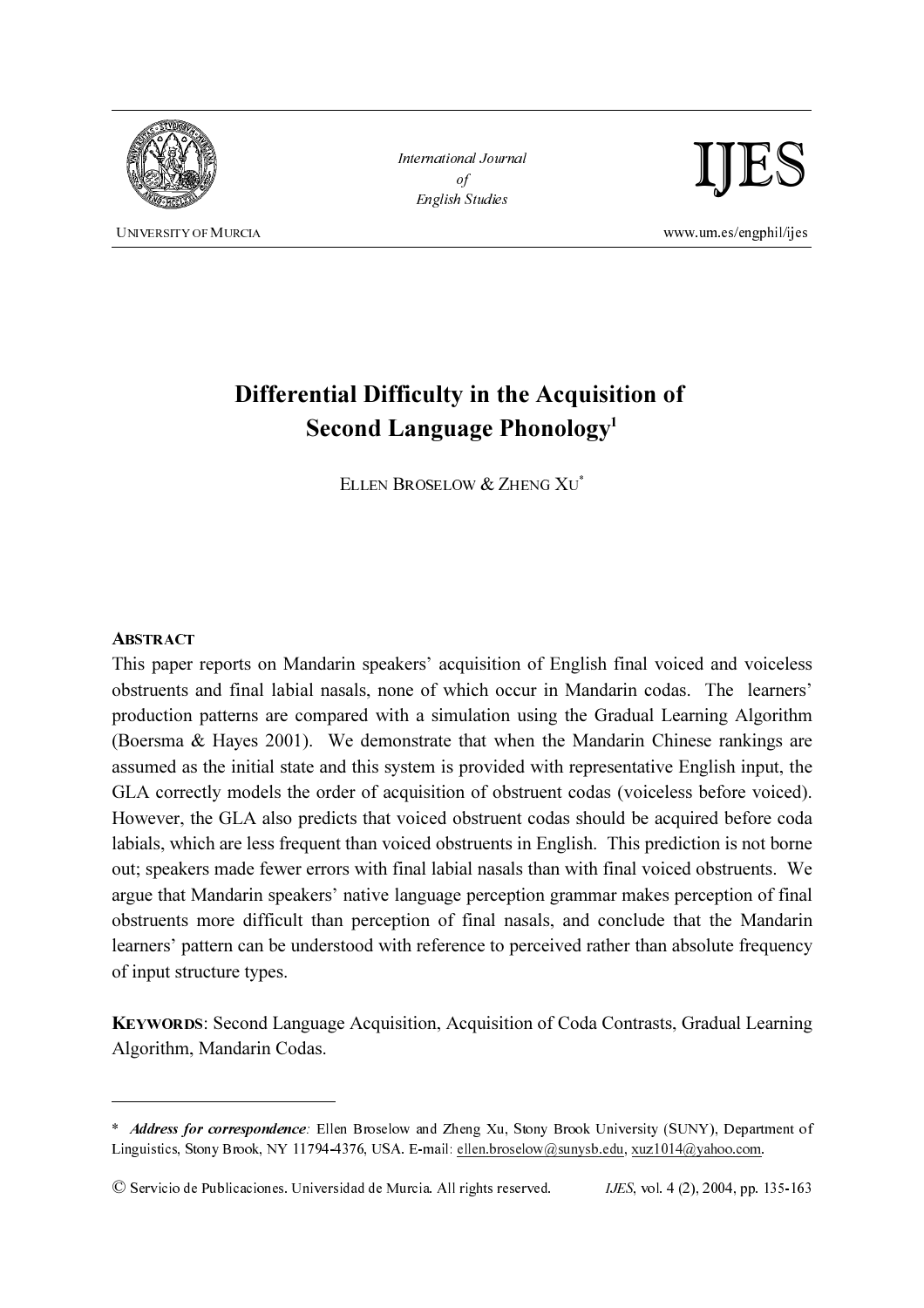## I. BACKGROUND: ACQUISITION OF SECOND LANGUAGE PHONOLOGY

It has long been recognized that certain foreign language structures may be more difficult to acquire than others, even when both types of structure are equally new to learners. For example, learners whose native language (such as Mandarin Chinese or Tswana) has no obstruents in coda position are often more successful in producing voiceless obstruent codas than voiced obstruent codas in the target language, even though both structures are equally new for the learner (Wissing & Zonneveld 1996, Grijzenhout & van Rooij 2000, Eckman 1981, Flege & Davidian 1984, Flege, McCutcheon, & Smith 1987, Yavas 1994, Wang 1995).

As phonological theory has evolved, increasingly sophisticated accounts of these developmental patterns in second language acquisition have emerged. It was recognized early on that structures that seem to be more difficult to acquire are frequently those that are characterized as more marked (Eckman 1977), where markedness reflects an implicational relationship (the presence of the more marked structure, e.g., voiced obstruent codas, implies the presence of the less marked structure, voiceless obstruent codas). Optimality Theory (Prince & Smolensky 1993, McCarthy & Prince 1993), which assumes a set of universal markedness constraints as part of the grammar of every language, offers a way to build markedness principles into the acquisition process. Thus, although the data of Mandarin do not provide the Mandarin speaker with evidence of the relative markedness of voiced vs. voiceless obstruent codas, a universal constraint banning voiced obstruent codas is assumed to be part of the Mandarin speaker's universal endowment (Broselow, Chen & Wang 1998). Furthermore, markedness constraints are assumed to be ranked high in the absence of evidence to the contrary (Hayes 1999, Prince & Tesar 1999). Thus, first language learners begin with the assumption that marked structures such as final voiced obstruents should not occur. The learner of English, who is exposed to such marked structures in the course of language acquisition, will come to rank the markedness constraint NOVOICEDOBSTRUENTCODA below faithfulness constraints demanding preservation of lexical contrasts. But a Mandarin speaker will maintain the default high ranking of this markedness constraint, since it is never violated by input data. This model contrasts with a rule-based model, in which the presence of alternations (such as those traditionally used to motivate a rule of final devoicing in German) would be necessary to motivate a grammar that bans final voiced obstruents. In the constraint-based model, learners will arrive at a grammar that allows marked structures only if they are exposed to data in which the marked structures appear (see Yip 1993, Broselow, Chen & Wang 1999 for further discussion of this point).

Optimality Theory provides not only a model of possible grammars, but also a model of how these grammars can be learned. The set of constraints is presumed to be universal, but the rankings specific to individual languages are learned from the data available to the learner. As Broselow (2004) argues, the acquisition of voiceless obstruent codas before voiced obstruent codas can be predicted by a learning algorithm that responds to the frequency of structure types in the input data. Assuming that the universal constraint set includes a general markedness constraint banning all obstruent codas (obeyed in Mandarin Chinese) as well as a more specific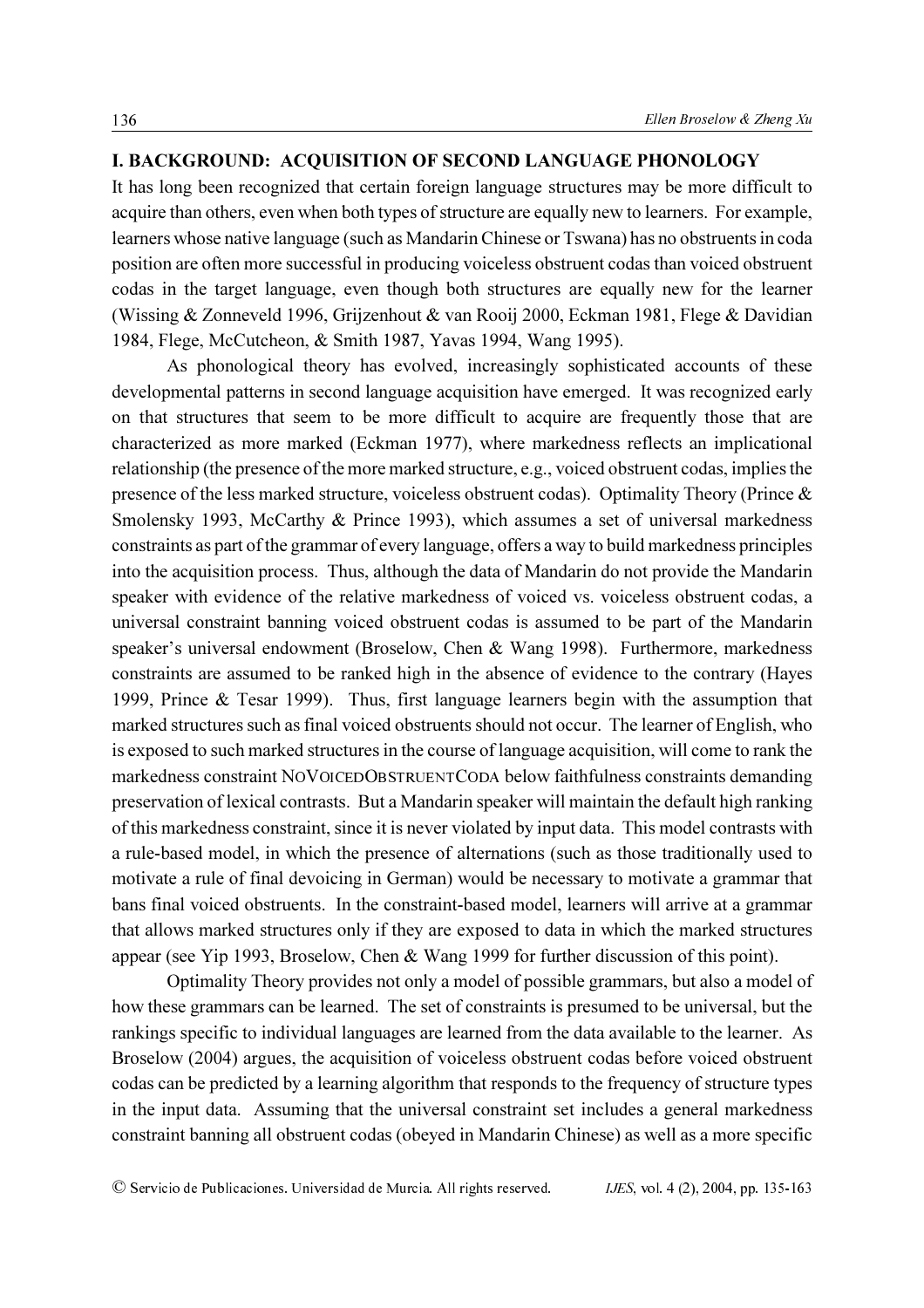markedness constraint banning only voiced obstruent codas (obeyed in German, Dutch, Russian, etc.), we expect the following possible rankings, predicting possible grammars:

- (1) Possible Grammars
	- a. Type I, No Obstruent Codas (Mandarin) NOVOICEDOBSCODA, NOOBSCODA » Faithfulness
	- b. Type II, Only Voiceless Obstruent Codas (German) NOVOICEDOBSCODA » Faithfulness » NOOBSCODA
	- c. Type III, Both Voiced and Voiceless Obstruent Codas (English) Faithfulness » NOVOICEDOBSCODA, NOOBSCODA

We can describe the developmental pattern of speakers whose native language is Type I and whose target language is Type III as movement from the native language grammar through an intermediate stage in which NOOBSCODA is demoted below faithfulness constraints, while NOVOICEDOBSCODA is still highly ranked (Type II). The faster demotion of NOOBSCODA follows from the subset relationship between the two markedness constraints. Clearly, any form that violates the more specific constraint NOVOICEDOBSCODA will also violate the more general constraint NOOBSCODA, but not vice versa. And if, as Boersma & Hayes (2001) argue, the rate at which a markedness constraint is demoted is a function of the frequency with which the constraint is violated by input structures, then the more general constraint will be demoted more quickly than the more specific (and therefore less frequently violated) constraint (Broselow 2004). Thus an Optimality Theoretic account of acquisition incorporating a learning algorithm sensitive to frequency has the potential to predict which aspects of the foreign language should be more or less difficult for the learner, and to model the developmental course of learning. (See Levelt & van de Vijver 1998 and Boersma & Levelt 1999 for similar claims concerning first language acquisition, and see Prince & Tesar 1999 for an alternative approach to specific/general constraint ranking. Also, see Broselow 2004 for discussion of possible alternative accounts.)

 While the frequency-based model appears to successfully predict the developing ranking of the obstruent coda constraints, it remains to be seen whether the relative rankings of markedness constraints which do not bear this relationship can also be predicted. This paper takes up that question. We report on an experimental investigation (Xu 2003) of native Mandarin speakers pronouncing English words containing three coda types that are impossible in Mandarin Chinese: voiceless obstruents [p, t, k], voiced obstruents [b, d, g], and labial nasals [m]. In addition to presenting the experimental results, Xu examined the fit between the performance of these learners and the predictions of the Gradual Learning Algorithm (Boersma 1997, 1998, Boersma & Hayes 2001), which provides an explicit formal model of constraint ranking as a function of the frequency of input structures. Xu found that while the GLA did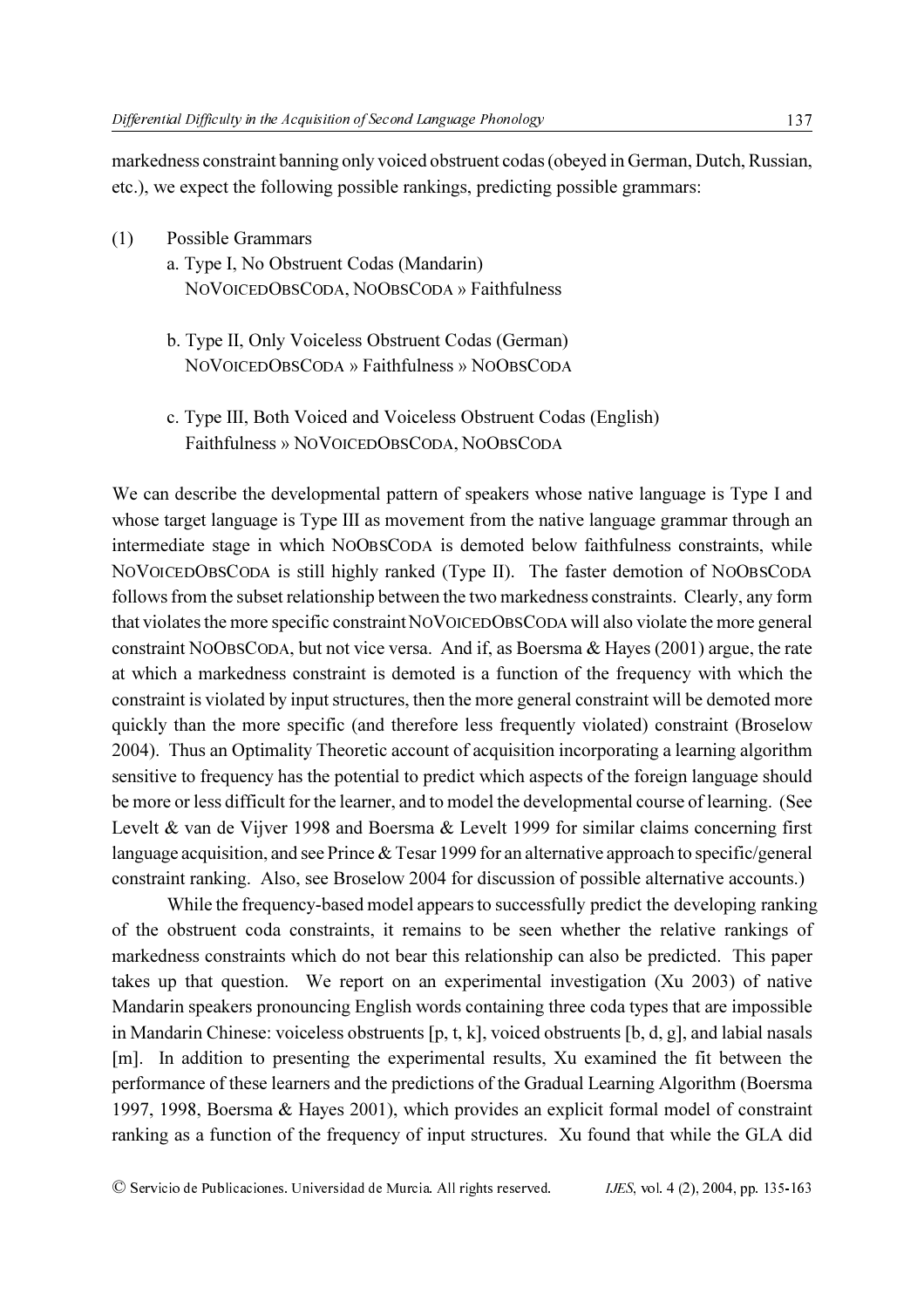indeed correctly model the development of voiceless vs. voiced coda obstruents, the model was less successful in predicting the relative mastery of [m] codas and obstruent codas, predicting the wrong order of acquisition. We consider possible alternative accounts of this pattern, in which a frequency-based account might be either replaced or supplemented by reference to learned articulatory programs, to the role of perception, or to the assignment of weaker status to those markedness constraints that appear to represent language-specific rather than well established universal generalizations. We argue that the tendency of second language learners to filter foreign language structures through their native language perceptual system means that the important factor determining interlanguage constraint ranking is perceived rather than absolute frequency of foreign language structures.

The paper is organized as follows. In section II, we discuss the predictions of a frequency-based learning algorithm for Mandarin speakers' acquisition of English coda structures. We compare the predictions of the simulation with the results of an experiment (Xu 2003) in which Mandarin learners of English produced English words containing final obstruents and nasals in section III. In section IV, we discuss alternative explanations of the patterns found in the experimental data, and summarize our conclusions in section V.

#### II. A FREQUENCY-BASED MODEL OF SECOND LANGUAGE ACQUISITION

In this section we report on work by Xu (2003) comparing the predictions of the frequency-based Gradual Learning Algorithm (Boersma 1997, 1998, Boersma & Hayes 2001) with actual subject productions of second language codas. While Xu's major concern was to model the patterns of variation found in each speaker's production, the model also predicts different rates of mastery of different coda types. Xu (2003) assumed, first, that the learners' initial state grammar was the grammar of their native language, Mandarin Chinese. This assumption seems reasonable for any learner who begins study of a foreign language after acquiring mastery of the first language, and Xu's subjects had begun the study of English no earlier than age 10.

The learning of English by Mandarin speakers provides a good testing ground for predictions concerning differential difficulty of target language structures, since the inventory of coda structures in English is considerably richer than in the subjects' native language:

| (2) | Coda Inventories     | Mandarin            | English       |
|-----|----------------------|---------------------|---------------|
|     | voiceless obstruents | no                  | yes           |
|     | voiced obstruents    | no                  | yes           |
|     | nasals               | $[n, \eta]$         | $[m,n, \eta]$ |
|     | liquids              | $\lceil a \rceil^2$ | [I, 1]        |

The absence of obstruent and [m] codas from Mandarin can be accounted for by assuming that markedness constraints banning these structures are more highly ranked in the Mandarin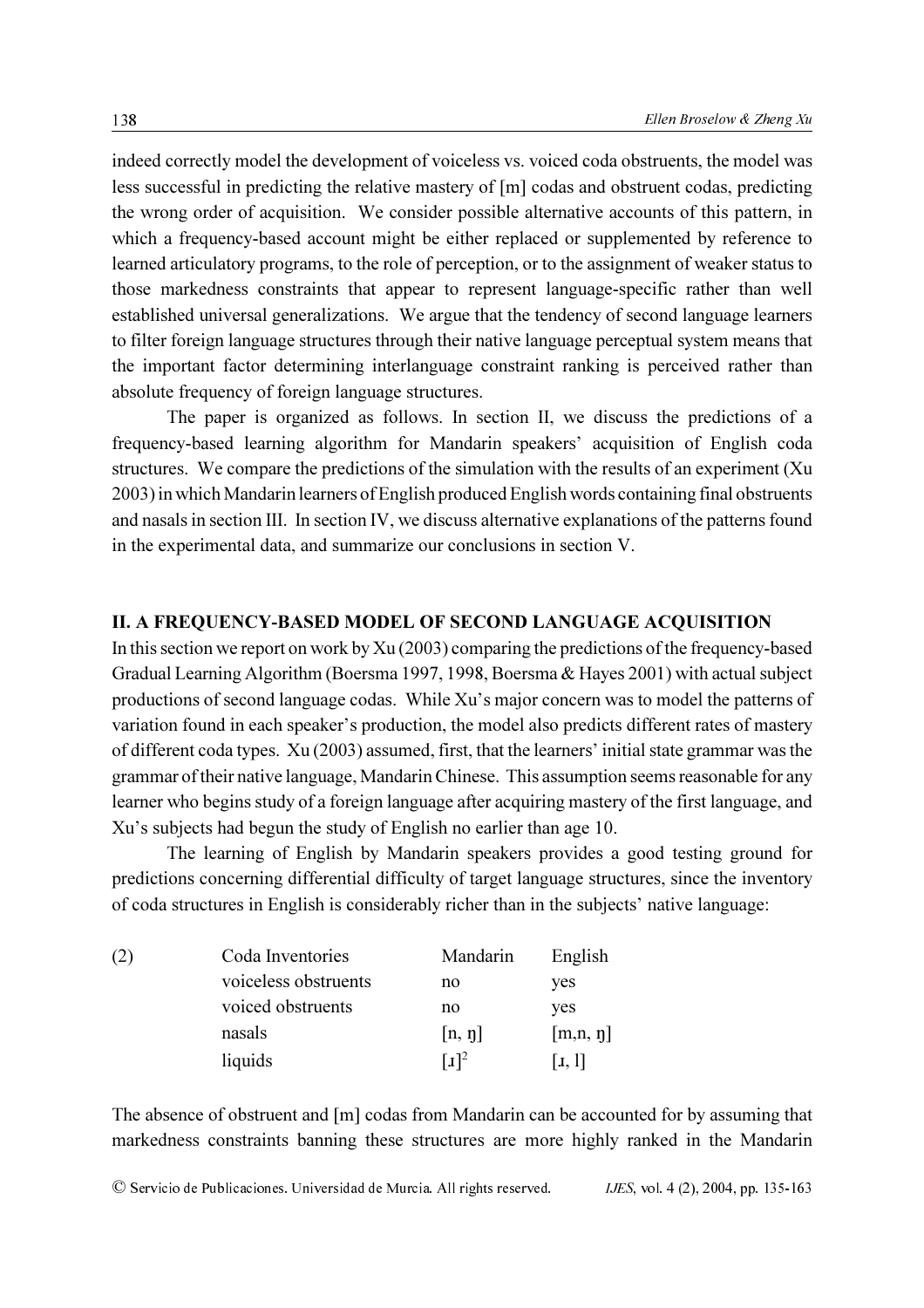grammar than in the English grammar. The constraint set assumed by Xu (2003) included the following:

- (3) Mandarin Chinese Constraint Set a. Markedness Constraints NOVOICEDOBSCODA: Codas may not contain voiced obstruents. NOOBSCODA: Codas may not contain obstruents. NO[M]CODA: Codas may not contain labial nasals.<sup>3</sup>
	- b. Faithfulness Constraints DEP(V): Don't insert vowels. MAX(OBS): Don't delete obstruents. MAX(NAS): Don't delete nasals. IDENT(VOICE): Don't change voicing.

This set of markedness constraints reflects traditional markedness relations. It is assumed that the universal constraint set contains a constraint banning obstruent codas, and a constraint banning voiced obstruent codas, but not the counterpart constraints banning the less marked structures. The absence of a constraint banning sonorant codas reflects the observation by Clements (1990) that "the preferred syllable type shows a sonority profile that rises maximally toward the peak and falls minimally towards the end" (page 301), and the absence of a constraint banning voiceless obstruent codas reflects the well known preference for final voiceless over voiced obstruents. Postulation of a constraint banning [m] codas is harder to justify in terms of universal preferences, and possible reformulations of this constraint will be discussed in section III.

In addition to the constraints in  $(3)$ , Xu further assumed, following Boersma & Hayes (2001), that constraint rankings are defined as values on a ranking scale. The ranking value represents the center point of the range of possible rankings that the constraint may take in any given production instance. Therefore, constraints whose ranking ranges overlap may have different rankings at different production instances, leading to variation. To simulate the initial (Mandarin grammar) state, Xu (2003) assigned the highest ranking value 100 to the markedness constraints NOVOICEDOBSCODA, NOOBSCODA, and NO[M]CODA, which are never violated by Mandarin data. The faithfulness constraints DEP (V), MAX (OBS), MAX (NAS) and IDENT (VOICE) were assigned the ranking value 88. The difference in ranking value between the markedness and faithfulness constraints (12 points) indicates that these constraints do not overlap; that is, each of the markedness constraints dominates each of the faithfulness constraints in each speech production event.<sup>4</sup> The standard deviation was set at 2.0 (following Boersma & Hayes 2001).

To determine representative English input to the learner, Xu calculated distributions of coda types based on data extracted from the American English Spoken Lexicon (AESL), an on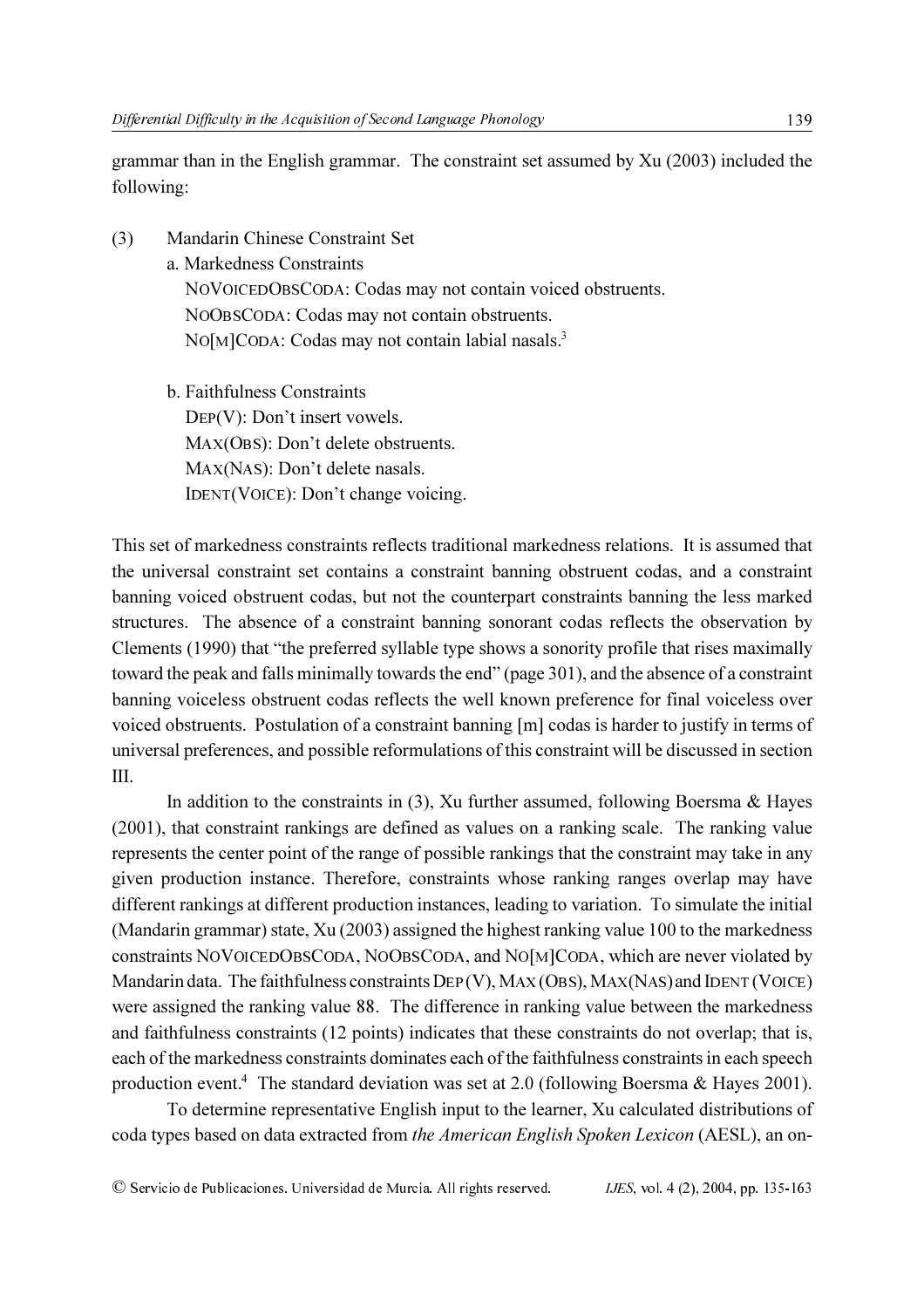line database containing more than 50,000 commonly used English words. Xu chose the 300 most frequently used words, which appear 129,619,937 times in the corpus, and manually counted the percentages of these words containing different numbers of syllables and different word-final coda types. The resulting distribution is shown below:

| (4) | Token frequencies of various coda types in English |        |
|-----|----------------------------------------------------|--------|
|     | All Obstruent Codas                                | 43.26% |
|     | Voiceless Obstruent                                | 19.22% |
|     | Voiced Obstruent                                   | 24.04% |
|     | [m] Codas                                          | 2.21%  |
|     | Other                                              | 54.50% |
|     |                                                    |        |

Each of the relevant coda types was treated as a separate instance; therefore, a word like CVm.CVb was treated as two inputs, each of which contains either [m] or [b] in the word-final position. The small percentage (4.49 %) of words larger than two syllables in the set of 300 most common words were disregarded.

The modelling process is based on the GLA's basic assumptions: that the learning process is error-driven and that changes in constraint rankings are gradual.<sup>5</sup> The simulated Mandarin speaker 'hears' each English word and takes it as an input. Then he compares the output generated by his own interlanguage grammar with the English word. If the two forms are different, he will adjust his interlanguage grammar so that it will be more likely to produce the correct English form by demoting constraints violated by the correct English form and promoting constraints that favor the correct candidates over his own grammar's output. Each adjustment is moderate and involves a small change in ranking value, determined by the plasticity value assigned to the model. In this case, the plasticity was set at  $0.01$  (following Boersma  $\&$  Hayes 2001). As markedness constraints are gradually demoted and faithfulness constraints gradually promoted, the system may arrive at a grammar with very different rankings from those of the initial state, and closer to those of the target language grammar.

## II.1. Predictions of the Frequency-Based Model

The frequency hypothesis (see Levelt & Vijver 1998, Boersma & Levelt 1999) predicts that the rate at which a markedness constraint is demoted is a function of the number of input forms that violate it. We therefore expect more frequently violated constraints to be more quickly demoted. Below we see the percentage of the English input forms that violate each of the initially highly ranked markedness constraints:

| (5) |  |  | Percentage of input forms violating each markedness constraint |  |
|-----|--|--|----------------------------------------------------------------|--|
|     |  |  |                                                                |  |
|     |  |  |                                                                |  |

| <b>NOOBSCODA</b>       | 43.26% |
|------------------------|--------|
| <b>NOVOICEDOBSCODA</b> | 24.04% |
| $NO[M]$ CODA           | 2.21%  |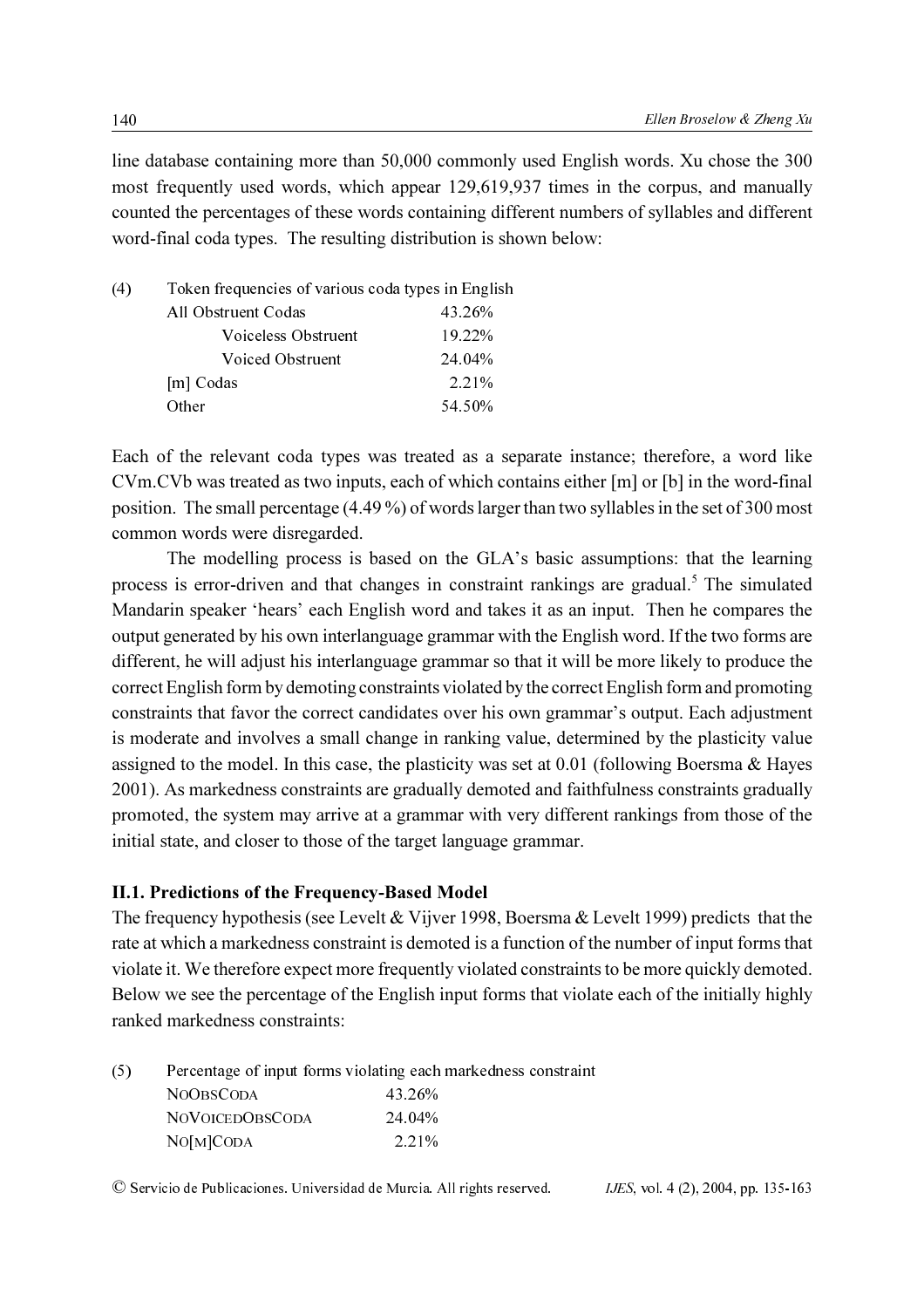Based on these percentages, the GLA predicts that NOOBSCODA should be demoted earlier than NOVOICEDOBSCODA, since the more general constraint is violated considerably more frequently than the more specific constraint. NO[M]CODA is the least frequently violated constraint, and therefore should be the last to be demoted. We therefore expect (abstracting away from the effects of possible rankings of different faithfulness constraints) the following possible grammars:

(6) Predicted outputs with intermediate rankings Stage 1: NO[M]CODA » NOVOICEDOBSCODA » NOOBSCODA » FAITH /Vp/ [V] or [VpV] /Vb/ [V] or [VbV] /Vm/  $[V]$  or  $[Vm]$ Stage 2: NO[M]CODA » NOVOICEDOBSCODA » FAITH » NOOBSCODA  $/Vp/$   $[Vp]$  $/Vb/$  [V] or [VbV] or [Vp]  $/Vm/$  [V] or [VmV] Stage 3: NO[M]CODA » FAITH » NOVOICEDOBSCODA » NOOBSCODA  $/Vp/$   $[Vp]$  $/Vb/$   $[Vb]$  $/Vm/$  [V] or [VmV] Stage 4: FAITH » NO[M]CODA » NOVOICEDOBSCODA » NOOBSCODA  $/Vp/$   $[Vp]$  $/Vb/$   $[Vb]$  $/Vm/$  [Vm]

Thus, a grammar that demotes constraints in proportion to the token frequency of coda structure types leads us to expect that learners who have not completely mastered English should make more errors in producing coda [m] than in producing coda voiced obstruents, and should make more errors in producing voiced than voiceless obstruents.

(7) Predicted order of acquisition of coda types voiceless obstruents > voiced obstruents > [m]

# III. EXPERIMENTAL RESULTS

# III.1. Procedures

We now examine the results of Xu's (2003) experiment designed to determine the relative mastery of novel English coda types. Eight native speakers of Mandarin Chinese whose only second language was English participated in the experiment. Of the eight participants, seven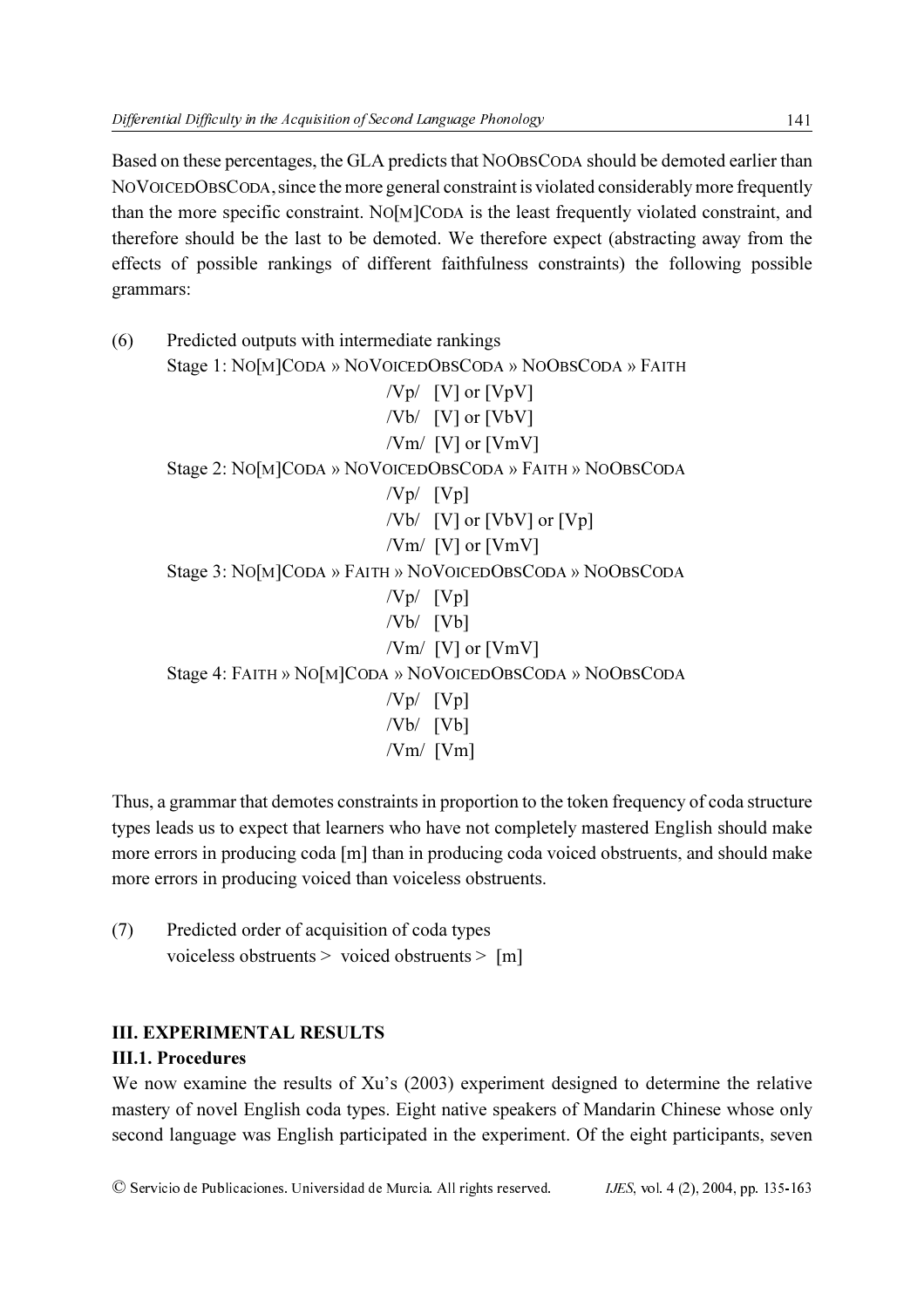were male and one female, their ages ranging from 19 to 33 years. All had been in an Englishspeaking country for less than two years, and had studied English as a foreign language in China from six to nineteen years. All were enrolled in an ESL class at Stony Brook University at the time of the study.

The experiment was carried out in the sound booth of the phonetics lab at Stony Brook University. The procedure employed was based on that used by Broselow  $&$  Finer (1991), which was designed both to deflect subjects' attention from pronunciation and to minimize misperception as a possible source of pronunciation errors. Subjects were told that they would be asked to learn a set of words and their definitions. The words in the learning set, which were either invented or actual (but infrequent) words of English, were presented on a tape read by a native speaker of English. Pretesting determined that subjects were not familiar with any of the words. Subjects were then given a test sheet containing definitions followed by a choice of two possible words in IPA transcription, which all subjects had learned as part of their English instruction in China. For example, the question 'Which word means male sheep?' was followed by the possible responses  $[f \Delta p]$ ,  $[t \Delta p]$  (see Appendix C). The test included 72 words: 36 monosyllables, 18 bisyllables with initial stress, and 18 bisyllables with final stress. There were 8 words ending in each of the consonants [p, t, k, b, d, g, m, n, n], balanced across syllable and stress type (see Appendix A, B). Each final consonant was preceded by a lax vowel, and the height of the preceding vowels was balanced across tokens. For each question, subjects chose a response and read it into the tape recorder. In each case, both possible responses had the same rhyme structure; the choice of response was therefore irrelevant for the purposes of the experiment. The process was repeated once for each subject. Four trained phoneticians listened independently to the tapes and then reached agreement on a transcription for each word.

#### III.2. Results

Figure 1 shows the rate of correct production of these three coda types by the subjects.<sup>6</sup> Subjects are numbered based on their EFL experience; Subject 1 has the shortest EFL experience (8 years) while Subject 8 has the longest EFL experience (20 years). We see that voiceless obstruents were produced correctly at least half the time by all subjects (and in all instances by the majority of subjects). Production of final voiced obstruents was much less successful, ranging from 0% correct production to a high of 20.8% correct. These results are therefore consistent with the prediction that word-final voiceless obstruents are acquired earlier than voiced obstruents by Mandarin learners of English. These results are also consistent with previous research; for example, Flege, McCutcheon & Smith (1987) found that Chinese learners of English produced final [b] with less closure voicing than native speakers of English, and Flege (1988a) found that while Mandarin speakers did have longer vowels before voiced than voiceless final stops–a major cue for coda voicing in English–they lengthened considerably less than native speakers of English in the same context.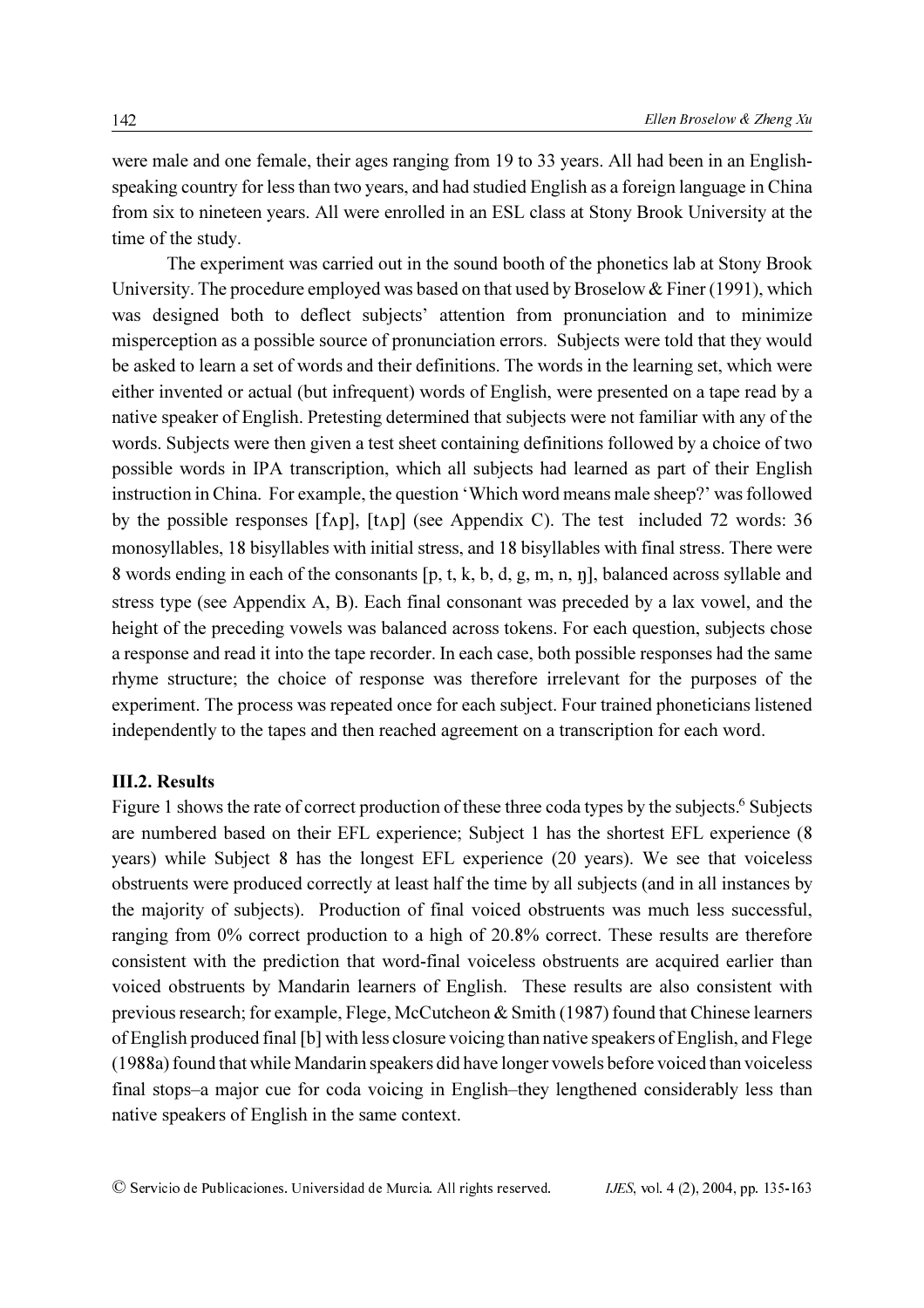

(8) Figure 1: Phonetic realizations of the three coda types

Figure1 also shows that all subjects were fairly successful in producing final [m]. In fact, all subjects correctly produced more [m] codas than voiced obstruent codas:

| (9) Difference in % Correct Production of Voiced Obstruent and [m] Codas. |          |       |       |       |       |       |       |       |
|---------------------------------------------------------------------------|----------|-------|-------|-------|-------|-------|-------|-------|
| <b>Subject Number</b><br>(Years of EFL)                                   | 1(8)     | 2(12) | 3(12) | 4(13) | 5(14) | 6(17) | 7(17) | 8(20) |
| $\lceil m \rceil$                                                         | 81.3     | 81.3  | 75.0  | 75.0  | 93.7  | 6.3   | 75.0  | 75.0  |
| Voiced Obstruent                                                          | $\theta$ | 10.4  | 14.6  | 18.8  | 20.8  | 4.2   | 14.6  | 16.7  |
| Δ                                                                         | 81.3     | 70.9  | 60.4  | 56.2  | 72.9  | 2.1   | 60.4  | 58.3  |

Thus, while the subjects' performance was consistent with the predictions of the frequency-based analysis with respect to production of voiced vs. voiceless obstruent codas, a purely frequencybased account makes the wrong predictions concerning their relative mastery of obstruent codas vs. [m] codas, which should be the last to be acquired: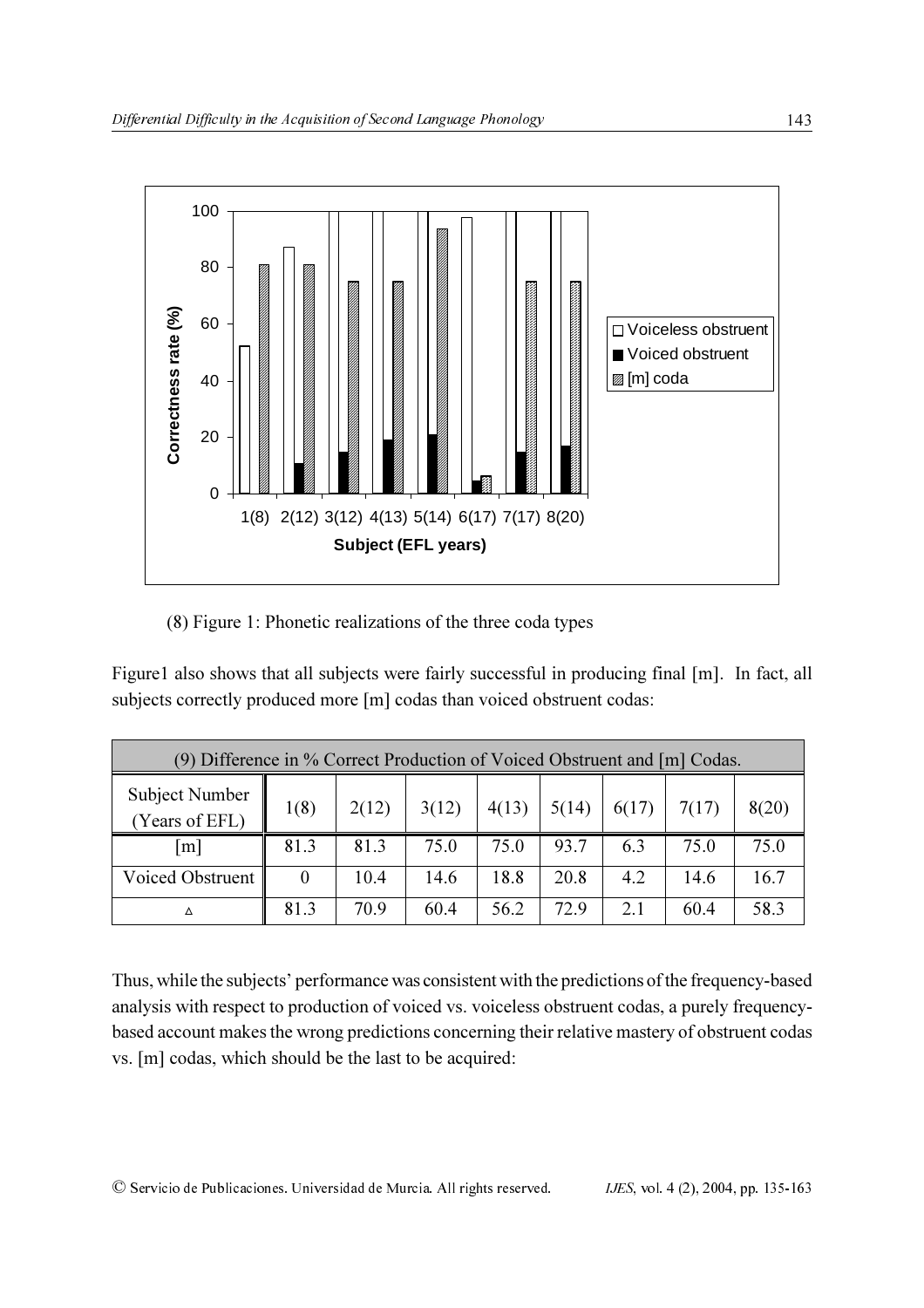| (10) | Predicted vs. observed order of acquisition of coda types |
|------|-----------------------------------------------------------|
|      | a. predicted (based on frequency alone):                  |
|      | voiceless obstruents $>$ voiced obstruents $>$ [m]        |
|      | NO[M]CODA » NOVOICEDOBSCODA » NOOBSCODA                   |
|      | b. observed (Subjects 2-8):                               |
|      | voiceless obstruents $>$ [m] $>$ voiced obstruents        |
|      | NOVOICEDOBSCODA » NO[M]CODA » NOOBSCODA                   |
|      | c. observed (Subject 1):                                  |
|      | $[m]$ > voiceless obstruents > voiced obstruents          |
|      | NOVOICEDOBSCODA » NOOBSCODA » NO[M]CODA                   |
|      |                                                           |

We might attempt to explain the discrepancy between the predicted and actual results by reconsidering our constraint set. One reasonable approach would be to replace NO[M]CODA with a more general constraint NOLABIALCODA, which is violated by labial obstruents in coda as well as labial nasals. But even considering all labial codas, the frequency of violation is still well below that of the other constraints; 9.50 % of the English inputs contain labial codas.

(11) Percentage of input tokens violating each markedness constraint

| <b>NOOBSCODA</b>       | 43.26%   |
|------------------------|----------|
| <b>NOVOICEDOBSCODA</b> | 24.04%   |
| NOLABIAL CODA          | $9.50\%$ |

The predicted order of acquisition remains the same, then, even if the grammar contains the more general constraint.

At this point we might want to reconsider the method of determining frequency. In Xu's (2003) calculations, each token counts as a trigger of demotion; thus, for example, each occurrence of the word 'of' counts as a labial coda, and each occurrence of the plural morpheme as an obstruent coda. Yet there is some evidence that type frequency may be a more important factor in grammatical generalization. For example, Bybee & Pardo (1981) show that speakers conjugating novel Spanish verbs do not appear to generalize conjugation patterns which are characteristic only of small numbers of verbs (fewer than six), even when those verbs are of high frequency.<sup>7</sup> We therefore also considered a very different calculation of coda frequency. Kessler & Treiman (1997) calculated the frequencies of different consonants in the 2,001 monomorphemic CVC words found in the unabridged Random House Dictionary (Flexner 1987), omitting "words which the dictionary gave any reason to believe were not in current general use throughout America" as well as words with foreign phonemes and names that were not obviously anglicized. Of CVC words, they found the following occurrences of different coda types: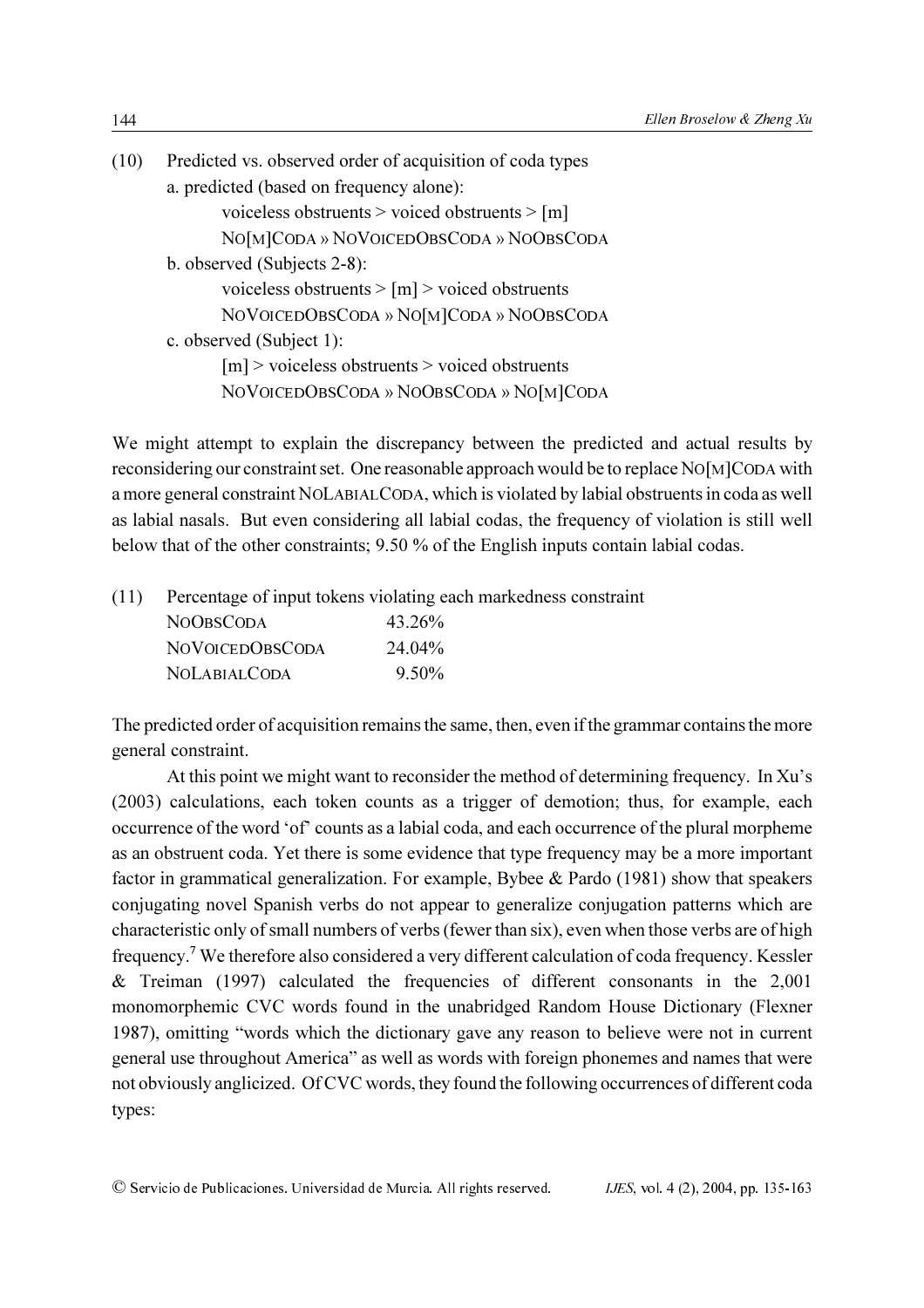| All obstruent codas:           |     | $1,267$ $(63\%)$ |
|--------------------------------|-----|------------------|
| Voiceless obstruent codas: 824 |     | $(41\%)$         |
| Voiced obstruent codas:        | 443 | (22%)            |
| $[m]$ codas:                   | 127 | (6%)             |
| All labial codas:              | 423 | $(21\%)$         |

(12) Frequencies of coda types in 2,001 CVC words (Kessler & Treiman 1997)

This method of calculating frequency leads us to expect that learners should find [m] codas and voiced obstruent codas of roughly equal difficulty (assuming the relevant constraint is the more general NOLABIALCODA):

(13) Percent of Monomorphemic CVC tokens violating each markedness constraint NOOBSCODA 63% NOVOICEDOBSCODA 22% NOLABIALCODA 21%

This gives us a different prediction:

(14) Predicted ranking based on frequency in CVC tokens: NOLABIALCODA, NOVOICEDOBSCODA » NOOBSCODA

> Predicted order of acquisition: voiceless obstruents > voiced obstruents, [m]

Yet this prediction is still contradicted by the data; as we saw above, all subjects but one were far more successful in producing [m] codas than voiced obstruent codas.

To summarize, a learning algorithm connecting the rate of constraint reranking to the frequency of input structure types, together with the Mandarin grammar outlined above, correctly predicts the relative mastery of voiceless vs. voiced codas, but not of voiced obstruent vs. [m] codas. We now consider why most of our subjects should have been more successful in producing [m] codas than voiced obstruent codas, and why for most subjects, [m] codas were produced nearly as well as voiceless obstruent codas.8

## IV. ALTERNATIVE ACCOUNTS

## IV.1. Articulatory programs

One possible explanation of the patterns in the experimental data is that the subjects' pronunciation patterns have nothing to do with grammar restructuring through reranking of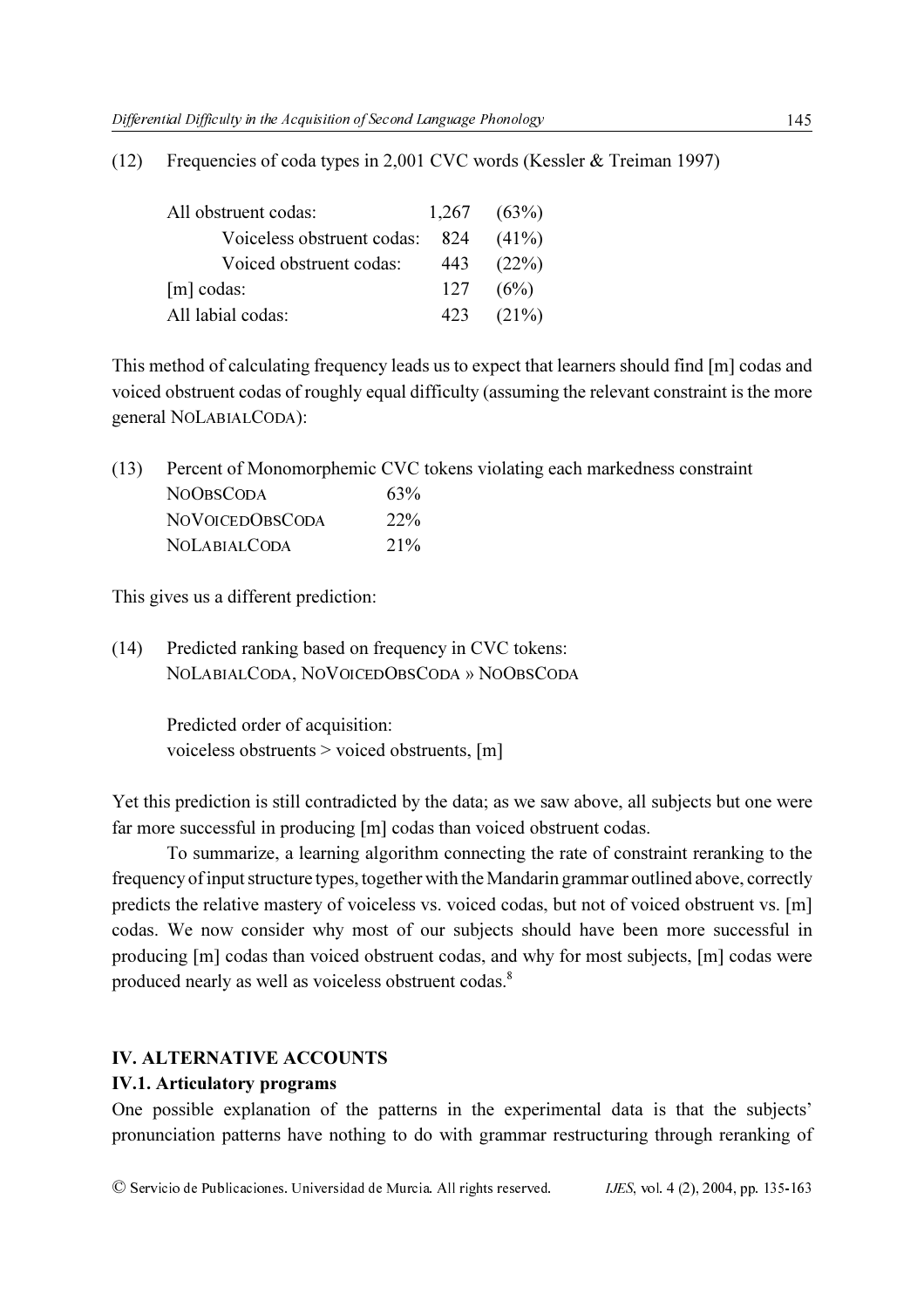constraints, but instead reflect the difficulty of mastering new articulatory configurations. Ussishkin & Wedel (2003a) claim (following Browman & Goldstein 1989, among others) that "during acquisition, all groupings of consistently correlated/overlapped gestures will tend to become organized into gestural molecules, i.e., motor programs [...] speakers will subsequently assemble utterances from practiced gestural molecules, not from their component gestural atoms." (page 507). Ussishkin & Wedel extend this notion to the adaptation of loanwords, arguing that "a novel utterance will be more difficult the more novel the organization of preexisting atomic gestures" (page 508). Therefore, they claim, restrictions on phoneme type or on phonotactics (which determine the speaker's repertoire of gestural molecules) are more likely to be upheld in loanwords than are long-distance restrictions such as the requirement for nonadjacent vowels to share certain features or nonadjacent consonants to be dissimilar —but see Ussishkin & Wedel 2003b for a long-distance restriction that does seem to prevail in loanword adaptation. We can then attempt to extend this approach to the Mandarin second language data.

The only laryngeal contrast in Mandarin is between aspirated and unaspirated stops. Thus, to produce final voiced obstruents, learners must master two new articulatory routines: they must learn to produce voiced obstruents, and they must learn to produce obstruents in final position. In contrast, learners already know how to produce [m] (in onset), to produce nasal codas, and to produce place contrasts ( $[n]$  vs.  $[n]$ ) in nasal codas, so that adding final  $[m]$  to the repertoire should be a simpler task than adding voiced coda obstruents.

On this view, we would still expect voiced obstruent codas to be more difficult than voiceless obstruents, since Mandarin does not employ a phonological contrast between voiced and voiceless consonants, and since the difficulty of sustaining voicing in final obstruents is well known. We should however expect production of coda [m] to be easier than production of even voiceless obstruent codas: since the Mandarin speaker's repertoire already contains gestural molecules for producing vowel- $[n]$  and vowel- $[n]$  sequences, learning to produce coda  $[m]$ requires only learning to substitute a labial gesture for a coronal or velar. Yet as the graph in (8) shows, all subjects but one (Subject 1) performed better on voiceless obstruent codas than on [m] codas. Thus, the account based on learned motor programs fares no better than the frequency-based account in predicting these subjects' error rates:

| (15) | Predicted vs. observed order of acquisition of coda types |
|------|-----------------------------------------------------------|
|      | a. predicted (based on frequency):                        |
|      | voiceless obstruents > voiced obstruents > $[m]$ ,        |
|      | or voiceless obstruents $>$ voiced obstruent, [m]         |
|      | b. predicted (based on articulatory program)              |
|      | $[m]$ > voiceless obstruents > voiced obstruents          |
|      | c. observed (subjects 2-8):                               |
|      | voiceless obstruents $>$ [m] $>$ voiced obstruents        |
|      | d. observed (subject 1):                                  |
|      | $[m]$ > voiceless obstruents > voiced obstruents          |
|      |                                                           |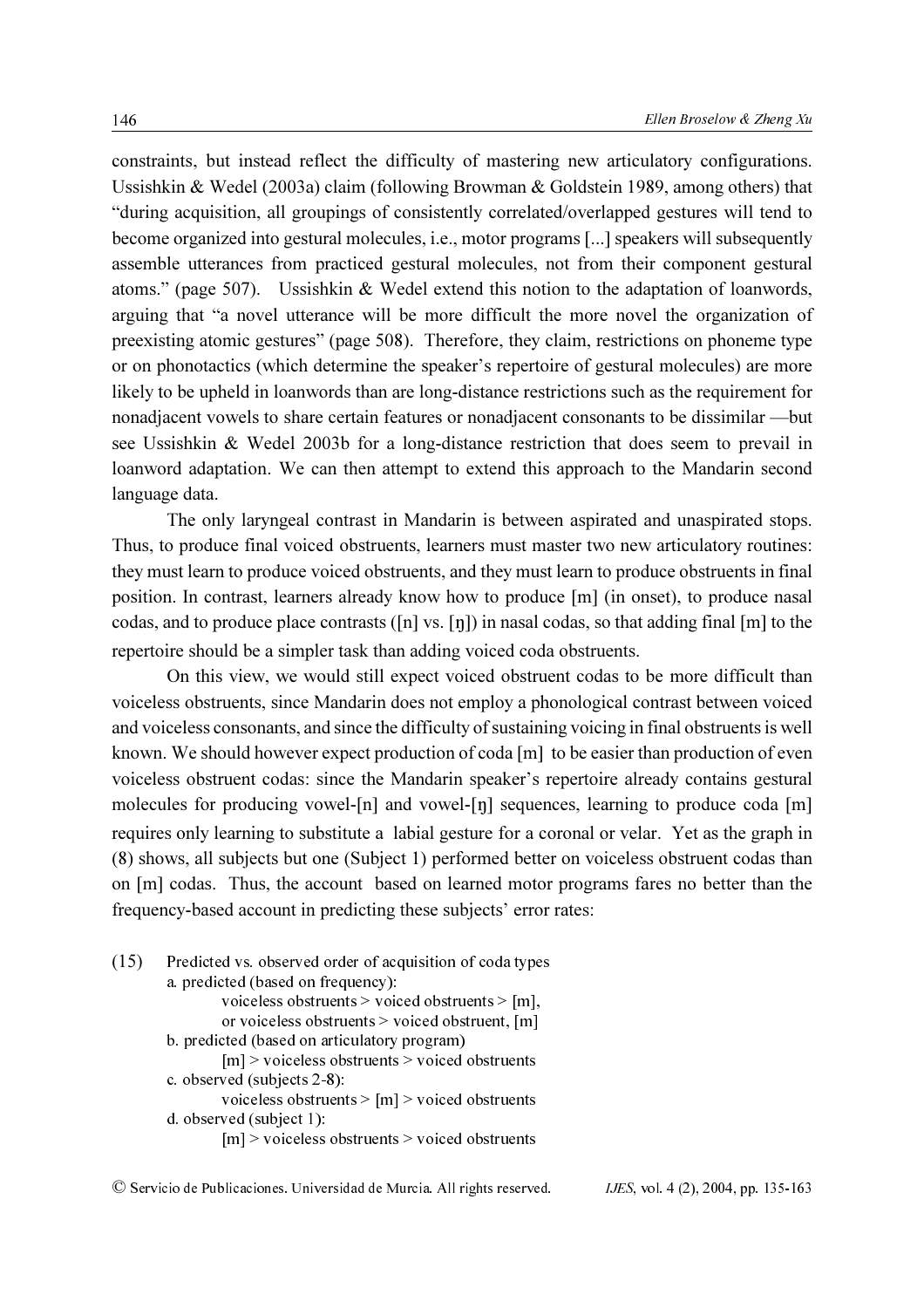We should note that the articulatory account is consistent with the patterns of one subject, Subject 1, who is the least experienced learner, with only 8 years of English instruction (vs. a range of 12 to 20 years for the other subjects), and also the youngest subject. We might therefore argue that this subject provides the best insight into the order of acquisition; perhaps all other subjects have reached a ceiling for both [m] and voiceless obstruent production (disregarding Subject 6, whose [m] production is only 6.3% correct). But in fact, five of the more experienced learners (Subjects 3, 4, 6, 7, and 8) showed non-negligible differences between correct production of voiceless obstruent and [m] codas. In (16), we compare each subject's performance on these two coda types; it is clear that there is no obvious correlation between performance and years of study, age of first exposure to English, or age of entering the US. These data suggest that [m] codas may be more difficult than voiceless obstruent codas even for speakers who have had a great deal of exposure to English, a fact that is puzzling under the articulatory program account.<sup>9</sup> Moreover, neither age at first exposure to English nor age of entering the US appear to be predictive factors. The three subjects with the most successful production of [m] included both Subject 5, who began English study at age 10 (the earliest age of exposure) and Subject 2, who began English study at age 17 (the latest age of exposure), and their ages at entering the US included a span from 17 to 32 years.

| (16) Difference in % Correct Production of Voiceless Obstruent and [m] Codas |         |      |     |     |      |      |     |     |                  |
|------------------------------------------------------------------------------|---------|------|-----|-----|------|------|-----|-----|------------------|
| subject number                                                               | #1      | #2   | #3  | #4  | #5   | #6   | #7  | #8  | Mean<br>(st.dev) |
| years of English<br>instruction                                              | 8       | 12   | 12  | 13  | 14   | 17   | 17  | 20  |                  |
| age of first English<br>instruction                                          | 11      | 17   | 13  | 11  | 10   | 14   | 13  | 13  |                  |
| age entering US                                                              | 17      | 27   | 23  | 22  | 22   | 29   | 28  | 32  |                  |
| age at study                                                                 | 19      | 29   | 25  | 23  | 24   | 31   | 29  | 33  |                  |
| voiceless obstruent                                                          | 52.1    | 87.5 | 100 | 100 | 100  | 97.9 | 100 | 100 | 92.18<br>(16.76) |
| [m]                                                                          | 81.3    | 81.3 | 75  | 75  | 93.7 | 6.3  | 75  | 75  | 70.32<br>(25.65) |
| Δ                                                                            | $-29.2$ | 6.2  | 25  | 25  | 6.3  | 91.6 | 25  | 25  | 21.86            |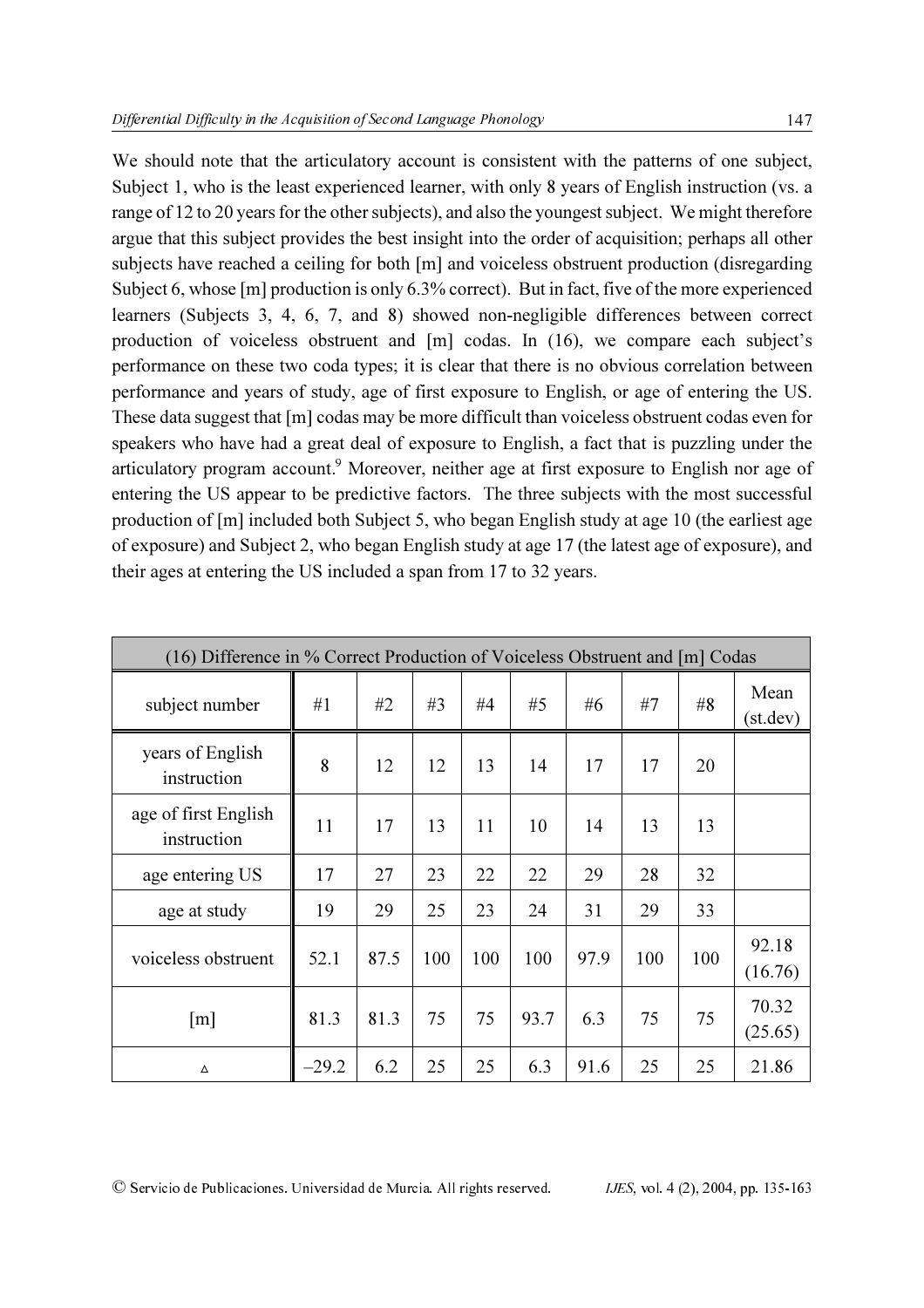Furthermore, we cannot even take for granted the assumption that learning to produce voiced obstruents would require Mandarin speakers to learn an entirely new gestural repertoire. As Shih & Möbius (1998) demonstrate, intervocalic unaspirated obstruents in Mandarin tend to be contextually voiced, exhibiting voicing profiles quite similar to those of German voiced obstruents.10 Therefore, neither an account based on simple phoneme transfer nor an account based on articulatory programs provides a perfect fit with the patterns attested in these subjects' productions.

## IV.2. Perceptual difficulty

We have seen that the relative difficulty for Mandarin speakers of labial nasals, voiceless obstruents, and voiced obstruents in coda position cannot be explained solely as an effect of the frequency of different coda types in English. Nor can we explain these patterns solely in terms of the novelty of articulatory gestural programs involved in the different coda structures. We now consider a third factor that is clearly relevant in second language acquisition, the role of perception.

The frequency-based account assumes that each time a learner hears a form violating a particular markedness constraint, that constraint will be demoted. Thus, because the learner will hear more voiced obstruent codas than [m] codas, we expected the constraint NOVOICEDOBSCODA to be demoted more quickly than the constraint NO[M]CODA (or NOLABIALCODA). However, this prediction rests on the assumption that learners accurately perceive all English codas. But clearly, only codas that are perceived can trigger demotion of constraints prohibiting them. Is there, then, any reason to believe that Mandarin learners of English should perceive [m] codas more accurately than obstruent codas?

There is a growing body of evidence suggesting that the perception of a foreign language is affected by the structure of the native language (see for example Escudero & Boersma 2002, 2004, papers in Strange 1995, Silverman 1992, Dupoux et. al. 1999, Kenstowicz to appear, Peperkamp to appear, and many others). More specifically, there is evidence that Mandarin speakers may have difficulty in attending to the cues that signal the presence and nature of final obstruents in spoken English. Flege & Wang (1989) presented Chinese-speaking learners of English with tokens of English beat, bead, bet, and bed edited to remove closure voicing and release burst cues. These are cues that are often absent or attenuated in normal speech: "Since word-final /b, d, g/ are frequently devoiced in conversational English, and both voiced and voiceless final stops are often produced without audible release bursts, the Chinese subjects' difficulty with the edited /t/s and /d/s might be indicative of difficulty perceiving word-final stop voicing contrasts in normal conversational speech" (page 303). Flege (1988b) and Flege & Wang (1989) found that in a forced-choice test which required them to identify the final consonant as either [t] or [d], Mandarin speakers performed at a significantly lower level than Cantonese and Shanghainese speakers, although in none of these three languages is a voicing distinction possible in coda position. They propose that "the number of obstruents [i.e., obstruent contrasts]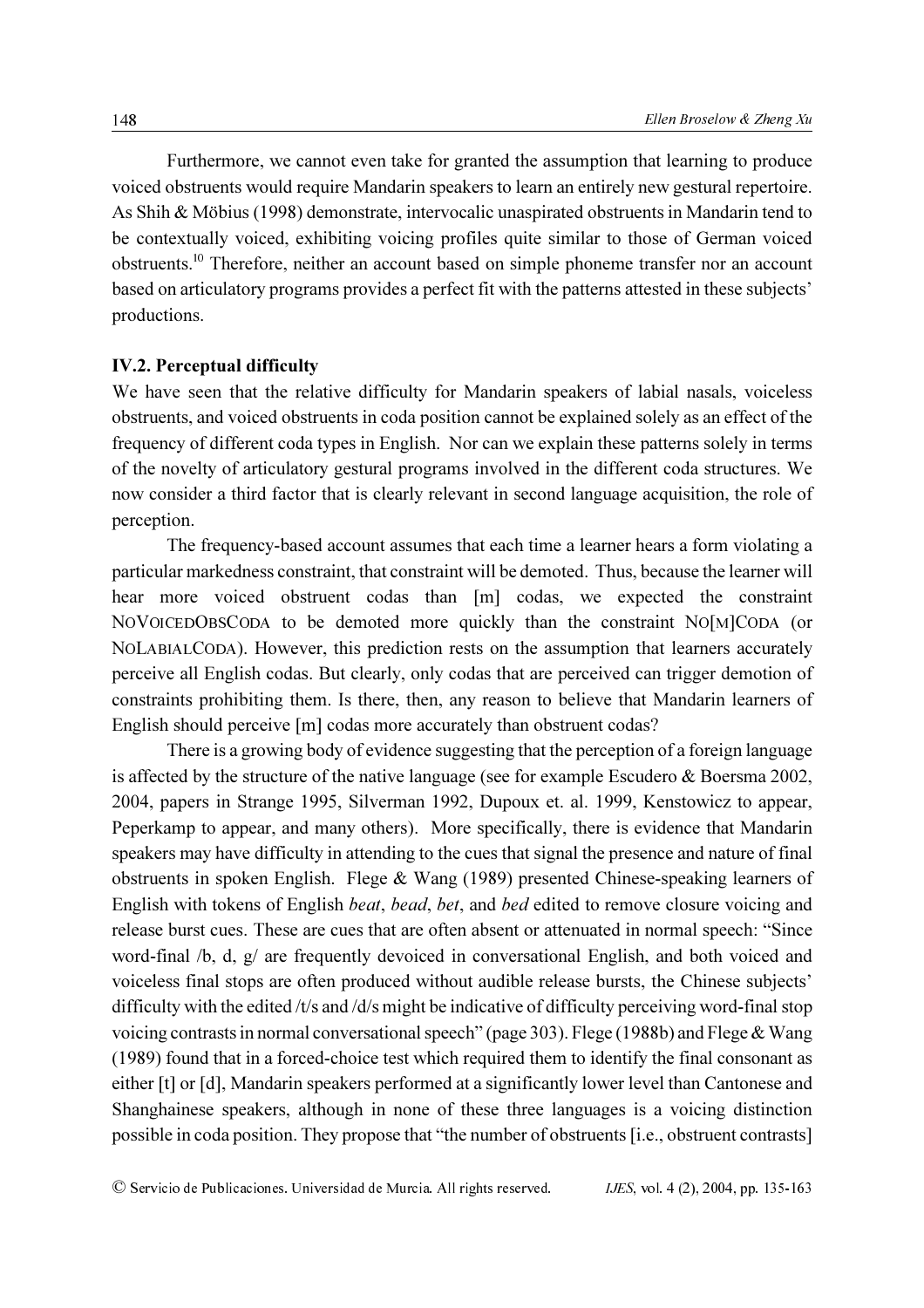in word-final position in the L1 determines how much attention listeners will allocate to the rapid spectral changes which accompany the constriction of final consonants" (Flege & Wang 1989, page 304). Moreover, they argue, "the presence of [final nasals] may not cause listeners to focus attention on the rapid spectral changes which accompany constriction since nasal consonants can be identified on the basis of the nasal murmur during constriction" (note 3, page 304).

If Flege & Wang's hypothesis concerning selective attention to acoustic cues is correct, then Mandarin speakers should be better at distinguishing the presence of a final nasal than of a final obstruent because their native language employs a contrast between vowel-final and nasal-final words, but not between these and obstruent-final words.<sup>11</sup> Furthermore, because Mandarin speakers are already accustomed to attending to place cues in order to distinguish final  $[n]$  from final  $[n]$ , we would also expect them to be fairly proficient at detecting the occurrence of final [m]. Unfortunately, we know of no empirical investigation of Mandarin speakers' ability to distinguish V# vs. V-Obs# vs. V-Nasal#. But there is some evidence from other languages that English words ending in obstruents may indeed be misinterpreted by speakers of other languages. According to Kang (2003), a vowel is often inserted after a word-final stop in words borrowed from English into Korean, even when Korean phonotactics would permit the obstruent to remain in final position. Kang demonstrates that the likelihood of vowel insertion correlates with the likelihood that the consonant is released. One interpretation of these facts is that because Korean does not have final released stops, Korean speakers interpret a final released stop as a sequence of stop-vowel. It seems reasonable that Mandarin speakers should share this misinterpretation of English structures, in which case at least some obstruent-final words would be heard as vowel-final. Furthermore, since unreleased stops are inherently less salient than released ones, it would be unsurprising if Mandarin speakers sometimes failed to identify final unreleased stops as final consonants, simply hearing the word as ending in a final checked vowel.

We can now return to the question raised by the frequency-based account: If [m] codas are so much less frequent than obstruent-final codas, why are [m] codas not the last to be acquired? Recall that the constraint rankings consistent with our subjects' productions were the following: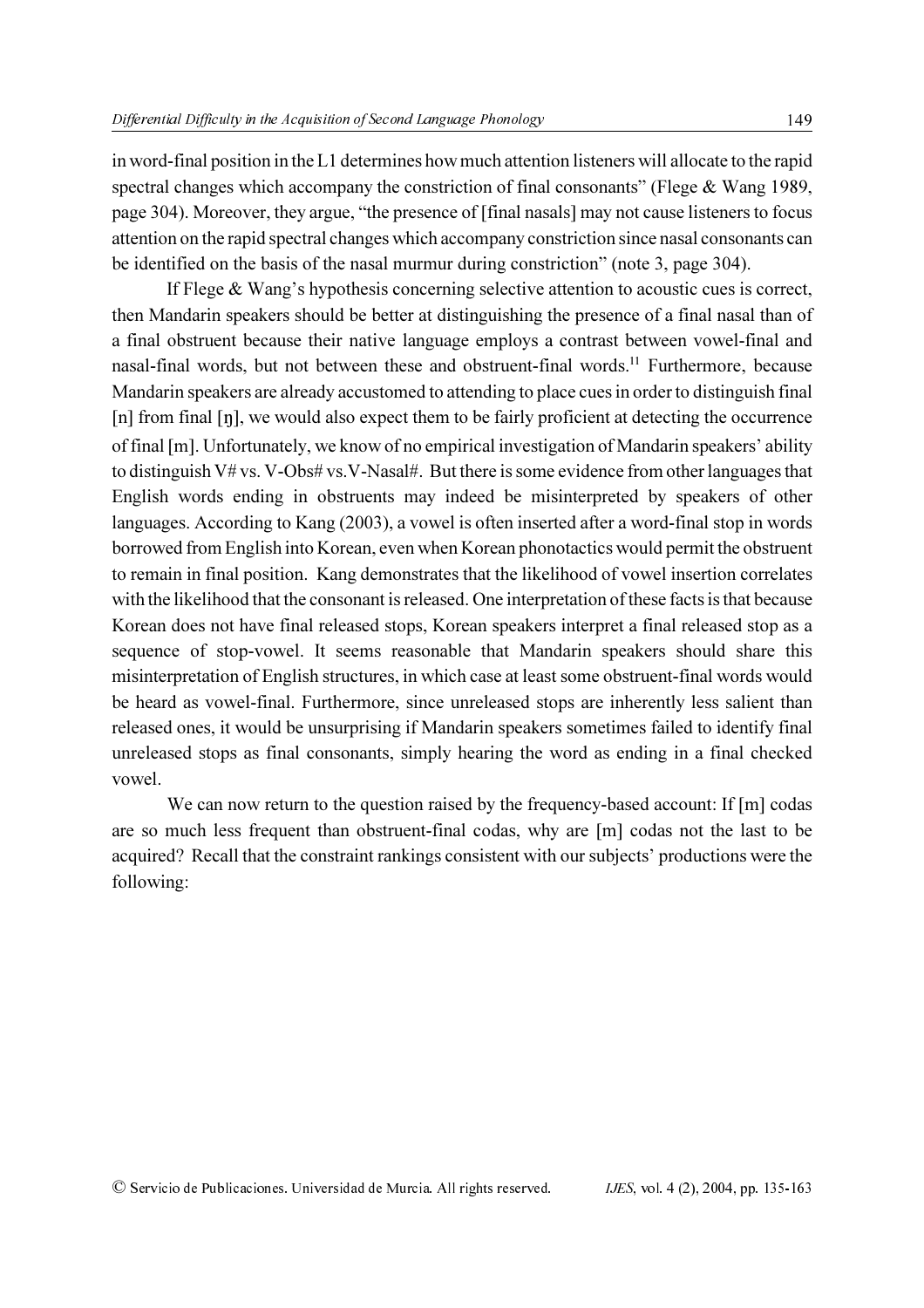| (17) Constraint Rankings                         |
|--------------------------------------------------|
| a. Subject 1:                                    |
| $[m]$ > voiceless obstruents > voiced obstruents |

|                     | $\frac{1}{1111}$ . The strategic of the state of the state of the state of the state of the state of the state of the state of the state of the state of the state of the state of the state of the state of the state of the sta |                                         |
|---------------------|-----------------------------------------------------------------------------------------------------------------------------------------------------------------------------------------------------------------------------------|-----------------------------------------|
|                     |                                                                                                                                                                                                                                   | NOVOICEDOBSCODA » NOOBSCODA » NO[M]CODA |
| b. Subjects $2-8$ : |                                                                                                                                                                                                                                   |                                         |
|                     | voiceless obstruents $>$ [m] $>$ voiced obstruents                                                                                                                                                                                |                                         |
|                     |                                                                                                                                                                                                                                   | NOVOICEDOBSCODA » NO[M]CODA » NOOBSCODA |
|                     | c. Rankings predicted by frequency:                                                                                                                                                                                               |                                         |
|                     | voiceless obstruents $>$ voiced obstruents $>$ [m]                                                                                                                                                                                |                                         |

NO[M]CODA » NOVOICEDOBSCODA » NOOBSCODA violated by:  $9.5\% > 24.04\% > 43.26\%$ or:  $21\% > 22\% > 63\%$ 

The answer is that we must consider not only actual frequency, but also perceived frequency of coda types. Until Mandarin learners learn to actually perceive the presence of obstruent codas, these codas have no effect on the high rank of the constraints NOOBSCODA and NOVOICEDOBSCODA. But if the [m] codas are more easily perceived, the constraint that militates against them will begin to be demoted in the very early stages of language acquisition. This hypothesis is also consistent with the fact that Subject 1, our least experienced learner, seems to have ranked NO[M]CODA lower with respect to NOOBSCODA than have Subjects 2-8; we might explain this by arguing that perhaps this subject was still experiencing greater difficulty in accurately perceiving obstruent codas in the learning environment.<sup>12</sup> However, given the overwhelming preponderance of obstruent over labial codas in English, accurate perception of even a fairly small proportion of obstruent codas would be sufficient to demote NOOBSCODA relative to NO[M]CODA. It seems reasonable to assume that Subjects 2-8 had begun to perceive enough obstruent codas to have arrived at this ranking.

What then of the ranking NOVOICEDOBSCODA » NO[M]CODA? The relative frequencies of violation of these two constraints are much closer, and Flege & Wang's (1989) results do show that Mandarin speakers' perception of voicing in final English stops is not entirely accurate —as compared to the perception of native speakers of English, who showed very high rates of correct identification of edited final stops (Flege 1988b). The Mandarin subjects' responses to the forced-choice test, before training, were as follows:

(18) Mandarin subjects' percent identification of final /t,d/, pre-training (Flege & Wang 1989).<sup>13</sup> percent correct (standard deviation)

beat: 61% (24) bead: 52% (19) bet: 52% (19) bed: 72% (16)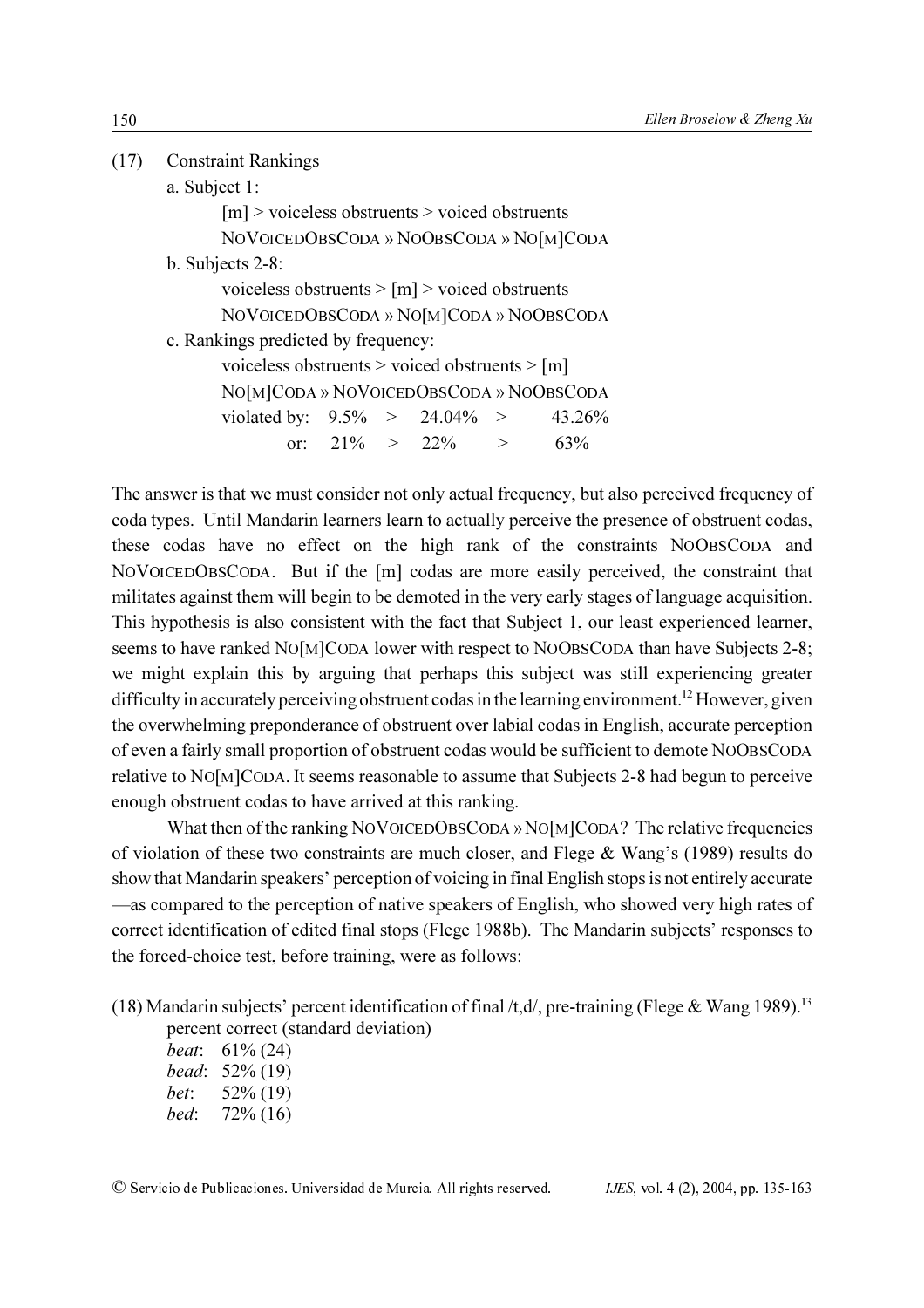Without actual data on the relative perception of obstruent vs. nasal codas by Mandarin speakers it is not possible to determine the fit between the proposed model and the experimental data. But if only some proportion of obstruent codas are perceived as such, and if only a subset of those are perceived as voiced, it is plausible that the perceived frequency of voiced obstruent codas should fall below the perceived frequency of labial codas. As one reviewer points out, the hypothesis that Mandarin speakers have greater difficulty in accurately perceiving voiced obstruent codas than [m] codas predicts that in examining Mandarin learners' production of English we should find more deletion of final obstruents than of final [m] (assuming that at least some such deletion results from lack of perception of the final segment). As the data obtained documents, subjects in this experiment did frequently delete final obstruents, but deletion of nasals was attested for only one subject, Subject 6.14

#### IV.3. Universal vs. language-specific constraints

In the preceding section we outlined a model of second language acquisition in which the order of acquisition in new structures results from the interplay of the frequency of input structures, the perceptibility of input structures, and the markedness of input structures, as defined by a set of universal markedness constraints. This model rests on three assumptions: that the systematic absence of any structure from a language is an effect of a markedness constraint (or constraints) prohibiting that structure, that the initial ranking of all markedness constraints is above all faithfulness constraints, and that all constraints are equally affected by violations –that is, that two markedness constraints faced with an equal number of violations will be demoted at an equal rate (abstracting away from the ranking perturbations associated with promotion of faithfulness constraints). However, as suggested to us by Yoonjung Kang, it is reasonable to assume that not all markedness constraints have equal status. To outline one possibility, markedness constraints might be divided into two categories: those which represent implicational markedness relationships that are well attested cross-linguistically, and those that represent more idiosyncratic language-specific gaps. Constraints in the first category could be part of universal grammar, while those in the second category would be learned. Because many languages ban all obstruent codas, or ban voiced obstruent codas, NOOBSCODA and NOVOIOBSCODA are good candidates for members of the first category, but the difficulty of finding languages that ban only [m] codas, or only labial codas, suggests that the absence of coda [m] in Mandarin may be properly understood not as an effect of a universal markedness constraint but rather of a language-specific constraint. Additionally, we might assume that these two types of constraints differ in their robustness, so that for example, a single violation of a universal markedness constraint would demote that constraint one degree down the ranking scale, while a single violation of a language-specific markedness constraint would demote that constraint by two degrees. We could then argue that although the input presents fewer violations of NO[M]CODA than of NOVOIOBSCODA, fewer violations are required to demote the more fragile NO[M]CODA.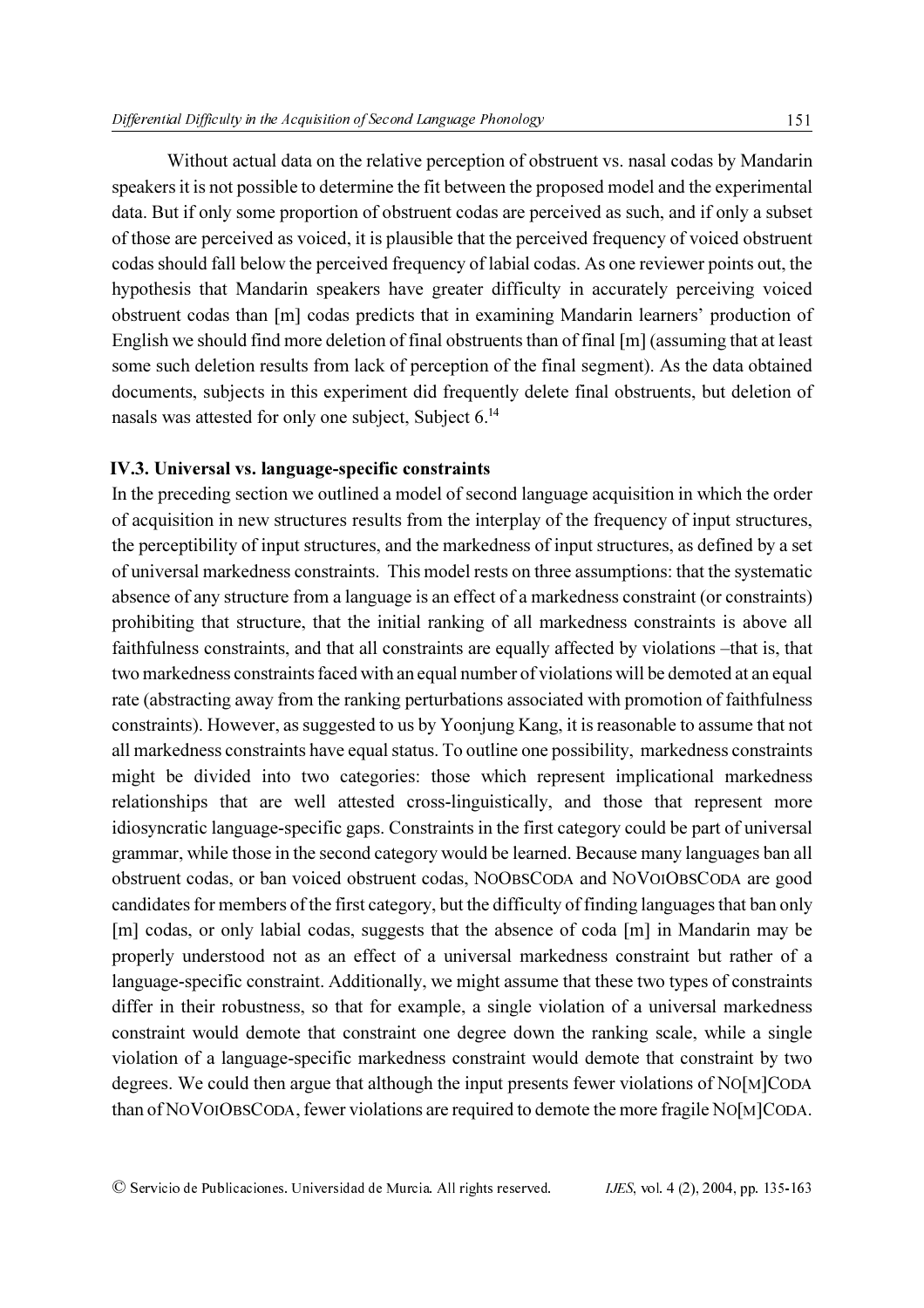Alternatively, we might argue that the absence of [m] codas in Mandarin is not an effect of a constraint at all, but rather represents an accidental gap. Under this view, the order of acquisition of voiceless vs. voiced obstruent codas would be predicted by the frequency-based constraint demotion algorithm, but the acquisition of [m] would be independent of the acquisition of obstruent codas, purely a matter of mastery of a new articulatory program. Such a view would not make any predictions concerning the relative error rate of [m] codas vs. obstruent codas. Clearly, a choice among these alternatives cannot be made without additional research.

#### V. CONCLUSION

We have considered several factors that might account for the differential difficulty of three novel coda types by Mandarin speakers learning English. An account based solely on input frequency predicts that [m] codas should be the most difficult new coda type to acquire, followed by voiced and then voiceless obstruent codas, while an account based on the difficulty of novel articulatory programs predicts that [m] codas should be the easiest to acquire. In fact, the experimental data of Xu 2003 showed [m] intermediate in difficulty between voiceless and voiced obstruents for seven of eight subjects. We argued that an account based on perceived rather than actual frequency has the potential to predict this pattern, assuming that the lack of obstruent codas in Mandarin makes it difficult for Mandarin listeners to correctly perceive final obstruents as such. In fact, it seems likely that all three factors —actual frequency, perceived frequency (an effect of filtering the foreign language input through the native language perception grammar), and novelty of articulatory programs —play a role in determining the course of second language acquisition.

#### **NOTES**

1.Portions of this work have been presented at NELS 34, at LabPhon9, and at Stony Brook University. We are grateful to those audiences and particularly to Mark Aronoff, Marie Huffman, Yoonjung Kang, and two anonymous reviewers for valuable comments. We also gratefully acknowledge the assistance of Marianne Borroff, Jon MacDonald, and Meghan Sumner in preparing experimental materials and in judging subjects' productions.

2.This coda is possible in the Beijing dialect.

3.Xu's (2003) simulation also included the constraint WordBinary which required words to be maximally bisyllabic.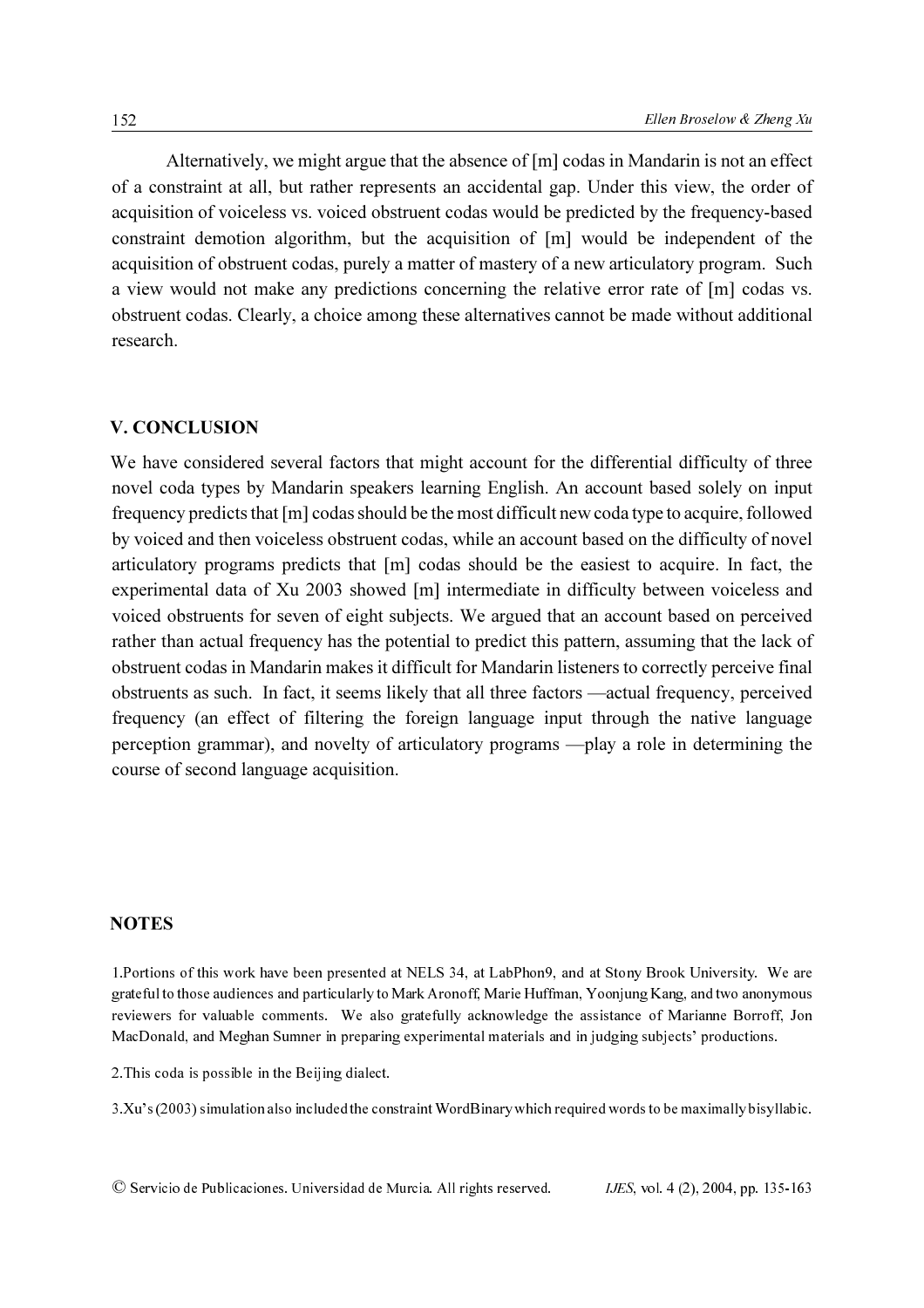4.The fact that Mandarin lacks any native vocabulary with obstruent or [m] codas requires that the ranking of the markedness over faithfulness constraints be absolute. Because Optimality Theory does not permit restrictions on possible underlying representations, the absence of these coda types in native words can only follow from the dominance of markedness constraints over faithfulness constraints that would preserve such structures if they entered the lexicon.

5.See Boersma & Levelt (1999) for a similar discussion.

6.We should note that the position of stress seemed to have had no significant effect on rate of correct production. Half the bisyllabic tokens had initial stress, and half had final stress; the mean percentages of correct production of final consonants in these two classes were 62.5% and 62.2%, respectively. Comparing all words with initial stress (CVCVC) vs. all words with final stress (CVC and CVCVC), the respective means for percent correct were 62.5% vs. 63.8%.

7.See Pierrehumbert 2003 for discussion of issues surrounding the role of frequency in phonology.

8.The predictions are of course dependent on the constraint set. For a comparison of the description of the obstruent facts using positional faithfulness constraints, in contrast to the positional markedness constraints used here, see Broselow 2004.

9.The difference in the performance on voiceless obstruent vs. [m] codas is highly significant for the more experienced learners, Subjects 2-8; even eliminating Subject 6, who had anomalously poor production of [m] codas, the chi square value is  $25.83$ ,  $p < 005$ .

10.However, the major cues for voicing contrasts in final position may not involve voicing; Flege (1988a) shows evidence that Mandarin speakers had considerably less lengthening than adult native English speakers of vowels preceding voiced stops.

11.See Broselow, to appear, for arguments that loanword adaptation can be similarly explained in terms of selective attention to the contrasts of the native language.

12.This is not a claim about perception during the actual experiment, which was designed to filter out the role of perception by presenting subjects with transcribed forms. Rather, our claim is that the rankings of the subject's interlanguage production grammar had been shaped by the perceived input.

13.The effect of the preceding vowel was significant, possibly because "F1 frequency is lower at the end of formant transitions leading into voiced than voiceless English stops in word-final position, and [...] the F difference may be greater following mid than high vowels" (Flege & Wang 1989, page 311).

14.The same reviewer points out the rarity of epenthesis as a repair strategy (attested only in Subject 4's productions). This is interesting in light of the claim by Paradis (1996) that epenthesis is the preferred strategy in loanword adaptation, and is particularly surprising given that subjects had access to phonetic transcription of the target forms.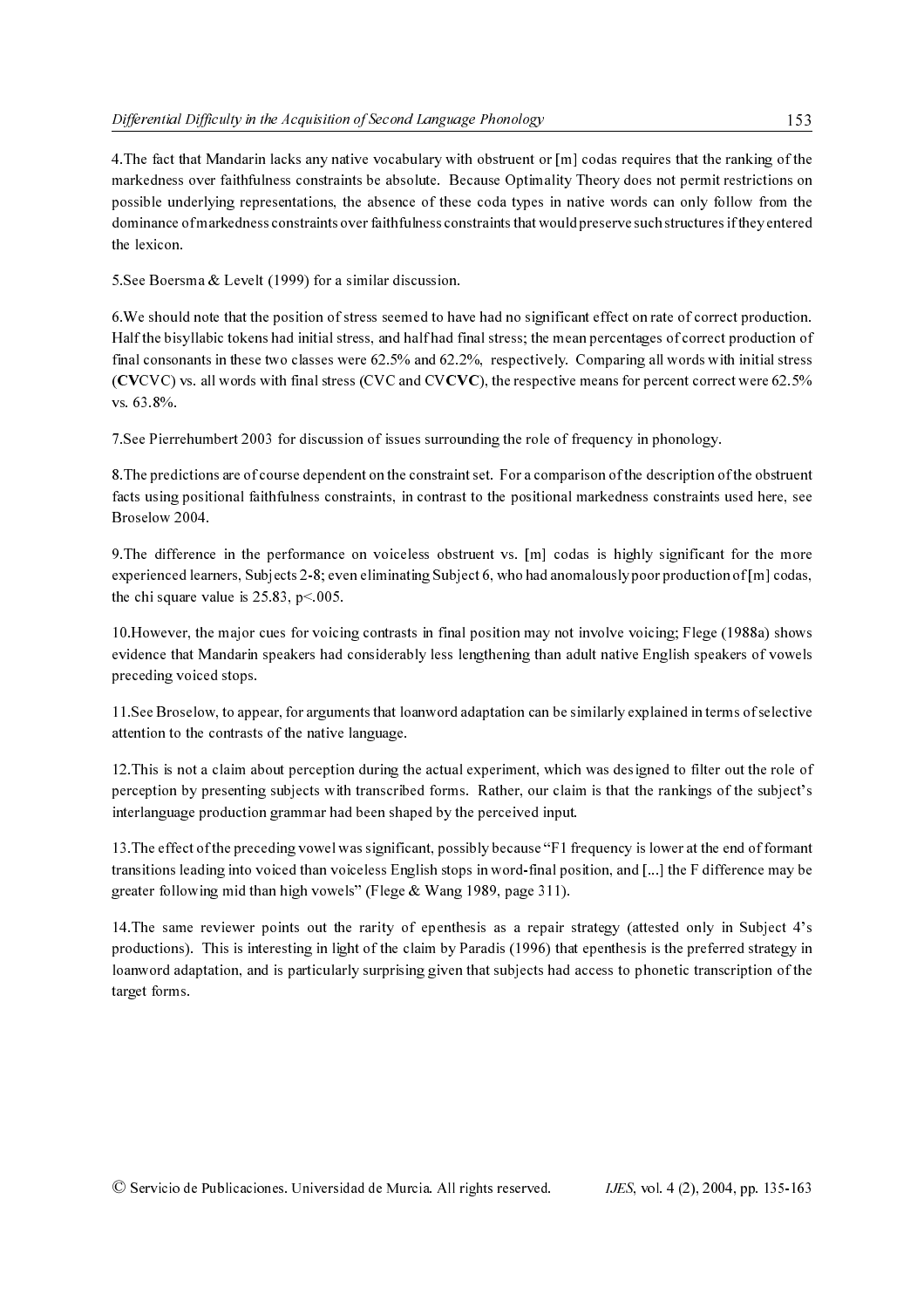#### REFERENCES

- Boersma, Paul (1997). How we learn variation, optionality, and probability. Proceedings of the Institute of Phonetic Sciences of the University of Amsterdam, 21, 43-58.
- Boersma, Paul (1998). Functional Phonology: Formalizing the interactions between articulatory and perceptual drives. Doctoral dissertation, University of Amsterdam. The Hague: Holland Academic Graphics.
- Boersma, Paul & Bruce Hayes (2001). Empirical tests of the Gradual Learning Algorithm. Linguistic Inquiry, 32, 45-86.
- Boersma, Paul & Levelt, Clara (1999). Gradual Constraint-ranking Learning Algorithm predicts acquisition order. Proceedings of Child Language Research Forum, 30, 229-237.
- Broselow, Ellen (2004). Unmarked structures and emergent rankings in second language phonology. International Journal of Bilingualism, 8, 51-65.
- Broselow, Ellen (to appear). Language contact phonology: richness of the stimulus, poverty of the base. In Proceedings of NELS 34. Amherst, MA: GLSA.
- Broselow, Ellen, Chen, Su-I & Wang, Chilin (1998). The emergence of the unmarked in second language phonology. Studies in Second Language Acquisition, 20, 261-280.
- Broselow, Ellen & Finer, Daniel (1991). Parameter setting in second language phonology and syntax. Second Language Research, 7, 35-59.
- Browman, Catherine & Goldstein, Louis (1989). Articulatory gestures as phonological units. *Phonology*, 6, 201-251.
- Bybee, Joan & Pardo, Elly (1981). On lexical and morphological conditioning of alternations: a nonceprobe experiment with Spanish verbs. Linguistics, 19, 937-968.
- Clements, G. N. (1990). The role of the sonority cycle in core syllabification. In J. Kingston & M. Beckman (Eds.), Papers in Laboratory Phonology I: Between the Grammar and Physics of Speech. Cambridge: Cambridge University Press, 283-333.
- Dupoux, Emmanuel, Kazehi, Kauhiko, Hirose, Yuki, Pallier, Christophe & Mehler, Jacques (1999). Epenthetic vowels in Japanese: a perceptual illusion. Journal of Experimental Psychology: Human Perception and Performance, 25, 1568-1578.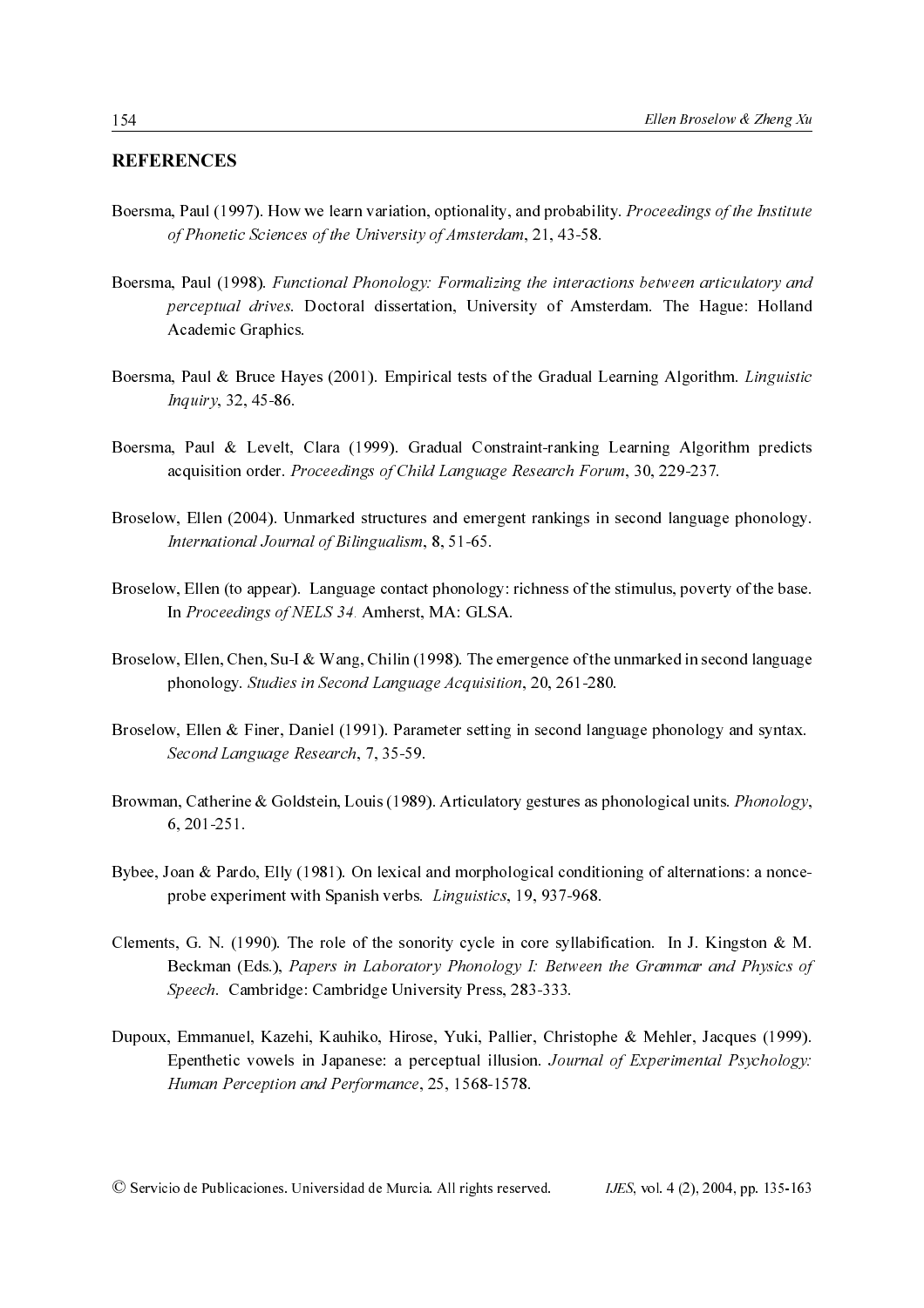- Eckman, Fred (1977). Markedness and the contrastive analysis hypothesis. Language Learning, 27, 315- 330.
- Eckman, Fred (1981). On the naturalness of interlanguage phonological rules. Language Learning, 31, 195-216.
- Escudero, Paola & Boersma, Paul (2002). The subset problem in L2 perceptual development: multiplecategory assimilation by Dutch learners of Spanish. In B. Skarabela, S. Fish, and H-J. Do (Eds.), Proceedings of the  $25<sup>th</sup>$  Annual Boston Conference on Language Development. Somerville, Mass.: Cascadilla Press, 250-261.
- Escudero, Paola & Boersma, Paul (2004). Bridging the gap between L2 speech perception research and phonological theory. Studies in Second Language Acquisition.
- Flege, James (1988a). The development of skill in producing English word-final stops: kinematic parameters. JASA, 84, 1639-1652.
- Flege, James (1988b). Chinese subjects' perception of the word-final English /t/-/d/ contrast: performance before and after training. JASA, 86, 1684-1697.
- Flege, J. & Davidian, R. (1984). Transfer and developmental processes in adult foreign language speech production. Applied Psycholinguistics, 5, 323-347.
- Flege, J., McCutcheon, J. & Smith, S. (1987). The development of skill in producing word final English stops. Journal of the Acoustical Society of America, 82, 433-447.
- Flege, James & Wang, Chipin (1989). Native-language phonotactic constraints affect how well Chinese subjects perceive the word-final English /t/-/d/ contrast. Journal of Phonetics, 17, 299-315.
- Flexner, S. B. (Ed.)(1987). The Random House Dictionary of the English Language, 2<sup>nd</sup> edition. New York: Random House.
- Grijzenhout, J. & van Rooij, B. (2000). Second language phonology: acquisition through gradual constraint demotion. Ms, Heinrich-Heine-Universität, Düsseldorf and Potchefstroomse Universiteit vir CHO, South Africa.
- Hallie Seidl-Friedman, Amanda, Kobayashi, Masato & Cieri, Christopher. The American English Spoken Lexicon. http//www.ldc.upenn.edu.
- Hayes, Bruce (1999). Phonological acquisition in Optimality Theory: the early stages. Rutgers Optimality Archive.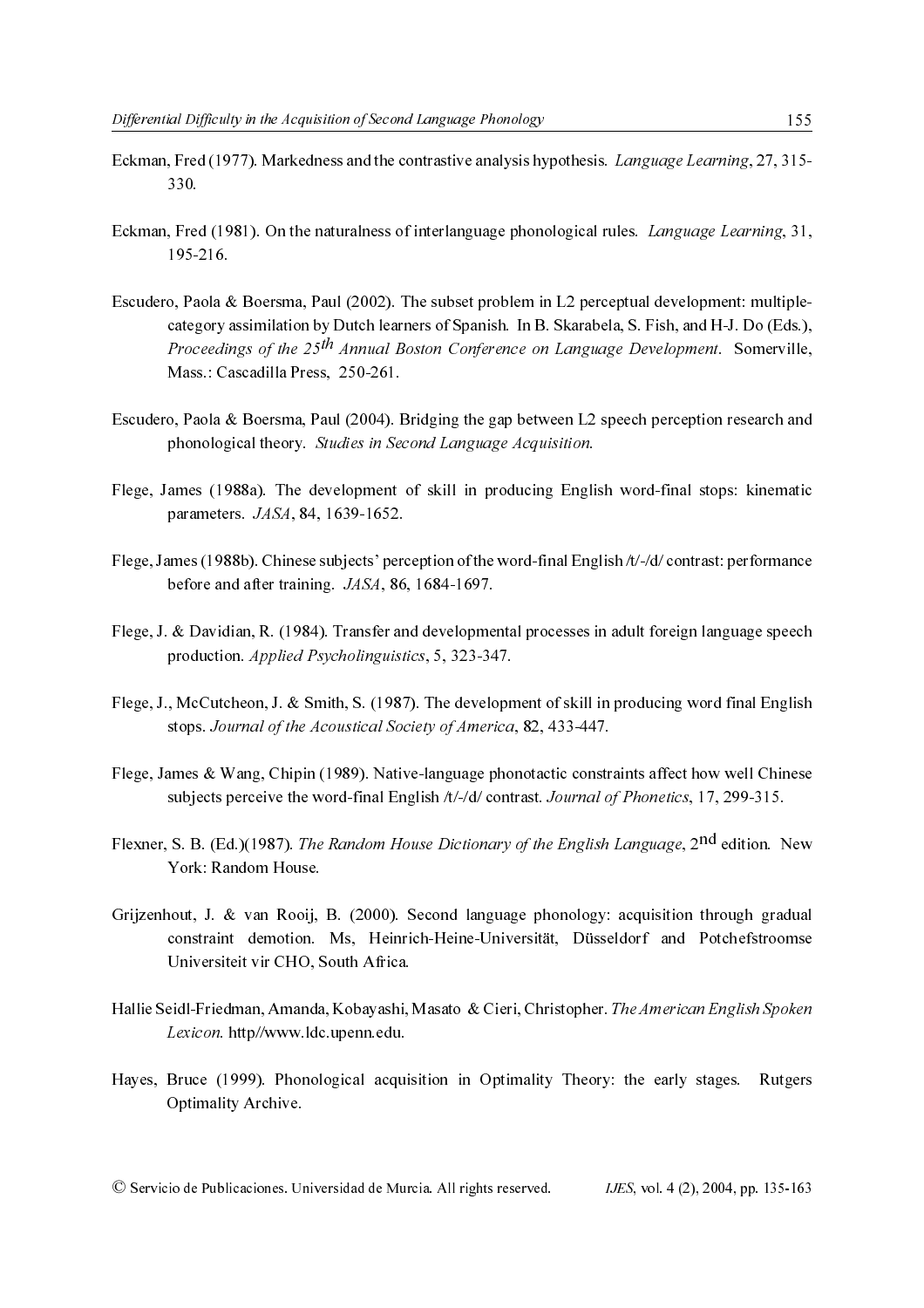- Kang, Yoonjung (2003). Perceptual similarity in loanword adaptation: English postvocalic word-final stops in Korean. Phonology, 20, 219-274.
- Kenstowicz, Michael (to appear). The role of perception in loanword phonology. Review of Flavien Gbéto (2000). Les emprunts linguistiques d'origine européenne en Fon (Nouveau Kwa, Gbe: Bénin). Cologne: Rüdiger Köppe. Linguistique Africaine.
- Kessler, Brett & Treiman, Rebecca (1997). Syllable structure and the distribution of phonemes in English syllables. Journal of Memory and Language, 37, 295-311.
- Levelt, Clara & van de Vijver, Ruben (1998). Syllable types in cross-linguistic and developmental grammars. Rutgers Optimality Archive 265.
- McCarthy, John & Prince, Alan (1993). Prosodic morphology I: Constraint interaction and satisfaction. Rutgers Optimality Archive.
- Paradis, Carole (1996). The inadequacy of filters and faithfulness in loanword adaptation. In J. Durand & B. Laks (Eds.), Current Trends in Phonology: Models and Methods. Salford: University of Salford Publications, 509-534.
- Peperkamp, Sharon (to appear). A psycholinguistic theory of loanword adaptations. Proceedings of the  $30<sup>th</sup>$  Annual Meeting of the Berkeley Linguistics Society.
- Pierrehumbert, Janet (2003). Probabilistic phonology: discrimination and robustness. In Rens Bod, Jennifer Hay & Stefanie Jannedy (Eds.), Probabilistic Linguistics. Cambridge, MA and London: MIT Press, 177-228.
- Prince, Alan & Smolensky, Paul (1993). Optimality Theory: Constraint interaction in generative grammar. Rutgers Optimality Archive.
- Prince, Alan & Tesar, Bruce (1999). Learning phonotactic distributions. Rutgers Optimality Archive.
- Shih, Chilin & Möbius, Bernd (1998). Contextual effects on voicing profiles of German and Mandarin consonants. ICSLP Proceedings, http://wwwhome.cs.utwente.nl.
- Silverman, Daniel (1992). Multiple scansions in loanword phonology: evidence from Cantonese. Phonology 9, 289-328.
- Strange, Winifred (1995). Speech Perception and Linguistic Experience: Issues in Cross-Language Research. Baltimore, MD: York Press.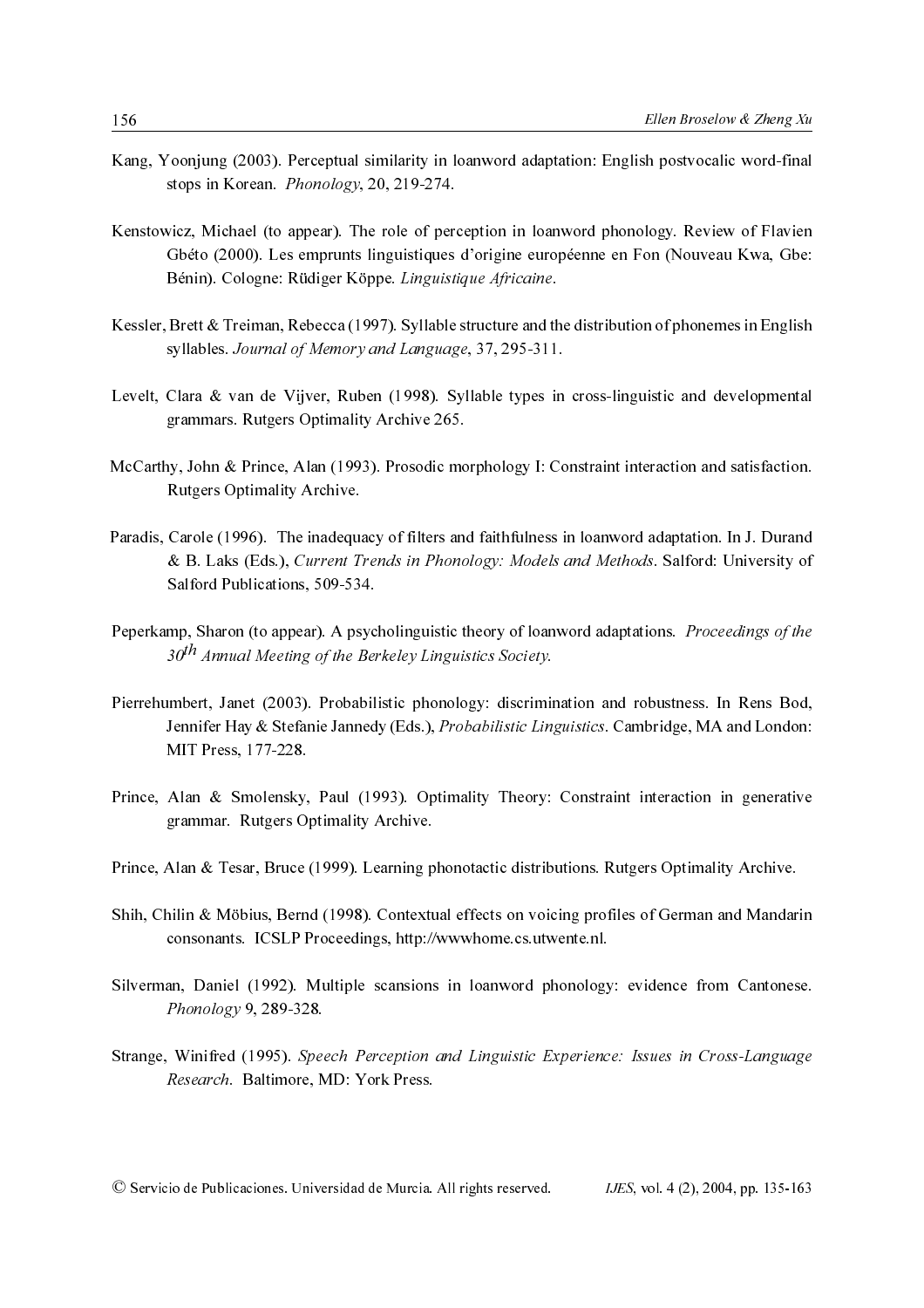- Ussishkin, Adam & Wedel, Andrew (2003a). Gestural motor programs and the nature of phonotactic restrictions: evidence from loanword phonology. In M. Tsujimura & G. Garding (Eds.),  $WCCFL$ 22 Proceedings. Somerville, MA: Cascadilla Press, 505-518.
- Ussishkin, Adam & Wedel, A. (2003b). Loanword adaptation asymmetries in Austronesian and articulatory gestural programs. Talk pressented at AFLA X, University of Hawaii.
- Wang, Chilin. (1995). The acquisition of English word-final obstruents by Chinese speakers. Unpublished doctoral dissertation. State University of New York at Stony Brook.
- Wissing, D. & Zonneveld, W. (1996). Final devoicing as a robust phenomenon in second language acquisition: Tswana, English and Afrikaans. South African Journal of Linguistics, Supplement, 34, 3-24.
- Yavas, M. (1994). Final stop devoicing in interlanguage. In Yavas, M. (Ed.), First and Second Language Phonology. San Diego, CA: Singular, 267-282.
- Yip, M. (1993). Cantonese loan word phonology and Optimality Theory. Journal of East Asian Linguistics, 2, 261-291.
- Xu, Zheng (2003). The interlanguage phonology of Mandarin learners of English and the Gradual Learning Algorithm. Unpublished Ms., Stony Brook University.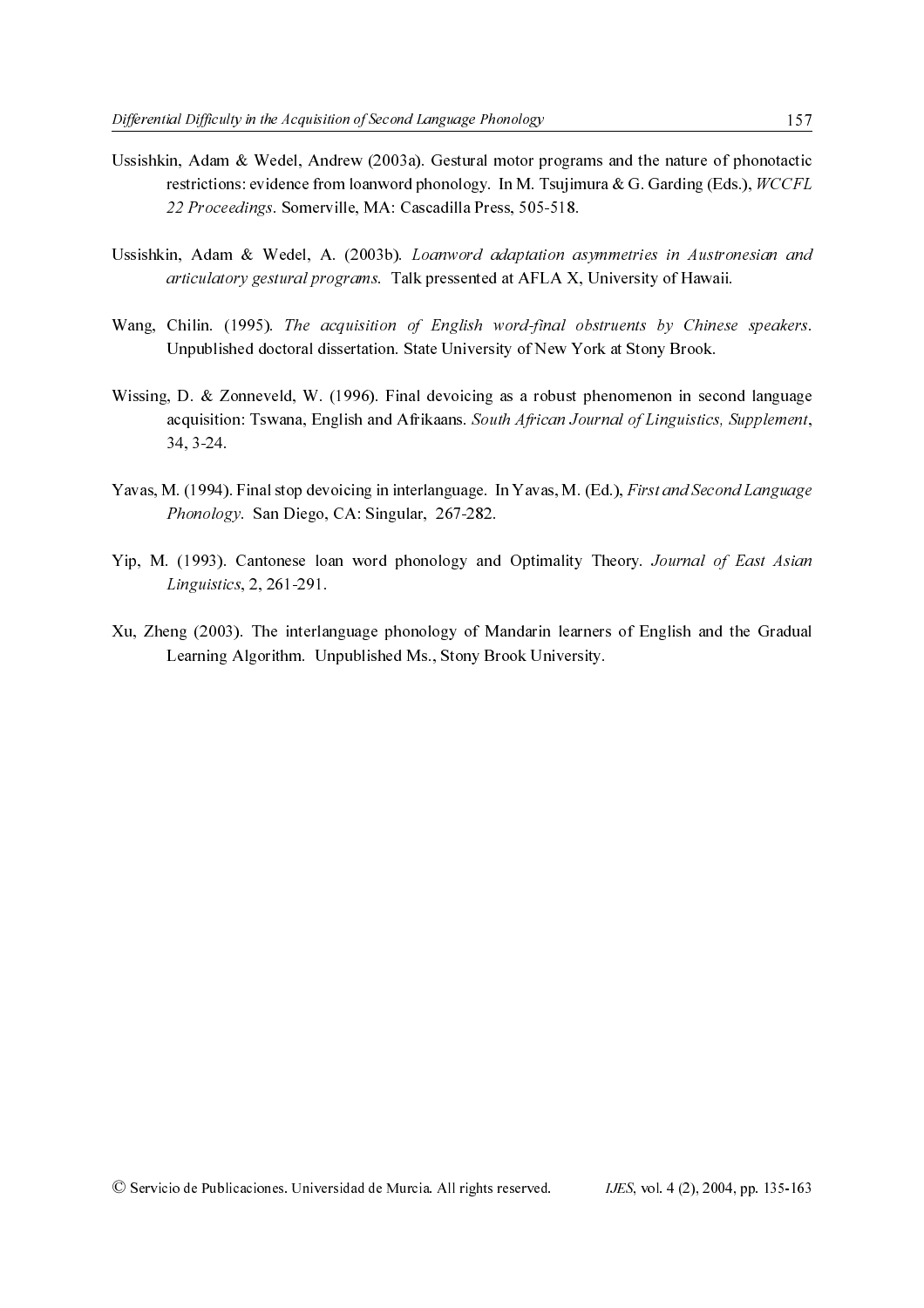| soot<br>hick<br>goob<br>din<br>ding<br>galop<br>ballad<br>cabug<br>besom | nit<br>beck<br>dab<br>bun<br>bung<br>carad<br>parag | tut<br>nook<br>fib<br><u>kun</u><br>gung<br>hyssop bewup kepap<br>sesad<br>redoug febag<br>begum galam padum | vat<br>muck<br>bub<br>fen<br>fang<br>fasud | cep<br>dud<br>fug<br>koom<br>caret<br>cassock havoc<br>daynib<br>beacon<br>zeateng bafeng | boup<br>gad<br>gig<br>bum<br>becket<br>carob<br>canon | pap<br>fid<br>toug<br>cam<br>cadat<br>defack<br>kebab<br>kabun<br>sarung | tup<br>pud<br>teg<br>hem<br>kaput<br>batuk<br>salub<br>bedan<br>gedang |
|--------------------------------------------------------------------------|-----------------------------------------------------|--------------------------------------------------------------------------------------------------------------|--------------------------------------------|-------------------------------------------------------------------------------------------|-------------------------------------------------------|--------------------------------------------------------------------------|------------------------------------------------------------------------|
|                                                                          |                                                     |                                                                                                              | nderlined words are invented words.        |                                                                                           |                                                       |                                                                          |                                                                        |
|                                                                          |                                                     |                                                                                                              |                                            |                                                                                           |                                                       |                                                                          |                                                                        |
|                                                                          |                                                     |                                                                                                              |                                            |                                                                                           |                                                       |                                                                          |                                                                        |
|                                                                          |                                                     |                                                                                                              |                                            |                                                                                           |                                                       |                                                                          |                                                                        |
|                                                                          |                                                     |                                                                                                              |                                            |                                                                                           |                                                       |                                                                          |                                                                        |
|                                                                          |                                                     |                                                                                                              |                                            |                                                                                           |                                                       |                                                                          |                                                                        |
|                                                                          |                                                     |                                                                                                              |                                            |                                                                                           |                                                       |                                                                          |                                                                        |
|                                                                          |                                                     |                                                                                                              |                                            |                                                                                           |                                                       |                                                                          |                                                                        |
|                                                                          |                                                     |                                                                                                              |                                            |                                                                                           |                                                       |                                                                          |                                                                        |
|                                                                          |                                                     |                                                                                                              |                                            |                                                                                           |                                                       |                                                                          |                                                                        |
|                                                                          |                                                     |                                                                                                              |                                            |                                                                                           |                                                       |                                                                          |                                                                        |
|                                                                          |                                                     |                                                                                                              |                                            |                                                                                           |                                                       |                                                                          |                                                                        |
|                                                                          |                                                     |                                                                                                              |                                            |                                                                                           |                                                       |                                                                          |                                                                        |
|                                                                          |                                                     |                                                                                                              |                                            |                                                                                           |                                                       | cio de Publicaciones. Universidad de Murcia. All rights reserved.        | IJES, vol                                                              |
|                                                                          |                                                     |                                                                                                              |                                            |                                                                                           |                                                       |                                                                          |                                                                        |
|                                                                          |                                                     |                                                                                                              |                                            |                                                                                           |                                                       |                                                                          |                                                                        |

#### **APPENDIX A: Test words\***

\* The underlined words are invented words.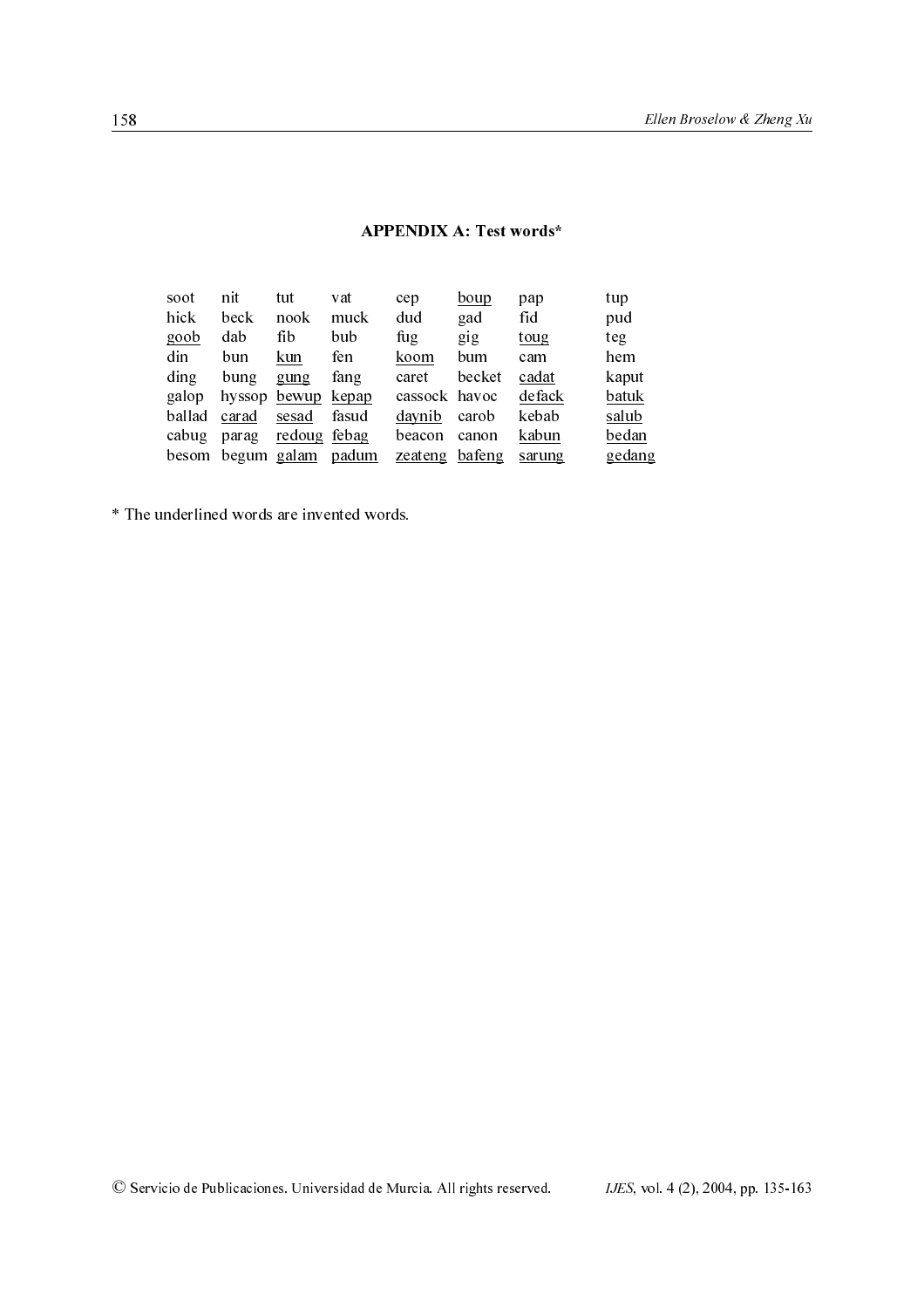## APPENDIX B: WORD PATTERNS

 $CVC$ 

| soot/sut/              | nit/nit/              | tut / $t \Lambda t$ /   | vat / $v$ æt/           |
|------------------------|-----------------------|-------------------------|-------------------------|
| cep / sep/             | boup /bup/            | pap /pæp/               | tup $/t\Lambda p/$      |
| hick/h <sub>I</sub> k/ | beck/bek/             | nook /nok/              | muck /mAk/              |
| $dud / d$ $\Lambda$ d/ | gad /gæd/             | fid $/$ fid $/$         | pud /pud/               |
| goob/ $q$ ub/          | dab /dæb/             | fib /fib/               | $bub$ / $b$ $Ab$ /      |
| fug / $f\Lambda g/$    | $\frac{gig}{g1g'}$    | toug /tog/              | teg/teg/                |
| din /dɪn/              | bun/b <sub>AB</sub>   | kun /kun/               | fen /f $\epsilon$ n/    |
| koom /kum/             | bum/b <sub>AM</sub>   | cam / $kæm/$            | hem $/$ hem $/$         |
| $\dim g / \dim$        | bung/b <sub></sub> n/ | gung / $g \circ \eta$ / | fang /f $\frac{\pi}{2}$ |

# **CV.CVC**

| soot/sut/<br>nit/nt/<br>tut /tʌt/<br>vat/væt/<br>boup /bup/<br>cep/sεp/<br>pap/pæp/<br>tup /tʌp/<br>hick/h <sub>Ik/</sub><br>beck/bek/<br>nook /nok/<br>muck /mAk/<br>$dud / d$ $\Lambda$ d/<br>gad /gæd/<br>fid /fid/<br>pud /pud/<br>dab /dæb/<br>fib /fib/<br>bub /bAb/<br>goob /gub/<br>fug / $f\Lambda g/$<br>toug/tug/<br>$\frac{gig}{gfg}$<br>teg/t $\epsilon$ g/<br>din /dɪn/<br>bun /bAn/<br>kun /kun/<br>fen /fɛn/<br>koom /kum/<br>bum /bAm/<br>cam /kæm/<br>hem /hɛm/<br>ding/din/<br>bung/b^ny/<br>fang/fæn/<br>gung/gon/<br><b>CV.CVC</b><br>caret/ $k$ æ.r $\mathfrak{v}/$<br>becket $/$ be.kat/<br>cadat/kə.dæt/<br>kaput/kə.'put/<br>galop $\frac{1}{9}$ gæ.ləp/<br>hyssop/hi.sap/<br>bewup /ba.'wup/<br>kepap /kə. pæp/<br>batuk /ba.'tuk/<br>havoc / hæ.vək/<br>defack /də. fæk/<br>cassock / kæ.sək/<br>carad / kæ.rəd/<br>sesad /sə. sæd/<br>fasud /fə.'sud/<br>ballad / bæ.ləd/<br>carob/kæ.rəb/<br>salub /sə. lub/<br>daynib / dei.nəb/<br>kebab /kə bæb/<br>cabug/kæ.bəg/<br>redoug/ra. dug/<br>febag /fə. bpg/<br>parag/pæ.rəg/<br>beacon /bi.kan/<br>bedan /bə. dæn/<br>canon $/\ell$ kæ.nan/<br>kabun /kə. bun/<br>besom /bi.zam/<br>begum /bei.gom/<br>galam /gə. læm/<br>padum /pa.'dom/<br>zeateng $/$ zi.tan $/$<br>bafeng / $b$ æ.fən/<br>sarung/sə.run/<br>gedang/gə.'dæn/<br>© Servicio de Publicaciones. Universidad de Murcia. All rights reserved.<br><i>IJES</i> , vol. 4 (2), 2004 |  |  |  |  |
|---------------------------------------------------------------------------------------------------------------------------------------------------------------------------------------------------------------------------------------------------------------------------------------------------------------------------------------------------------------------------------------------------------------------------------------------------------------------------------------------------------------------------------------------------------------------------------------------------------------------------------------------------------------------------------------------------------------------------------------------------------------------------------------------------------------------------------------------------------------------------------------------------------------------------------------------------------------------------------------------------------------------------------------------------------------------------------------------------------------------------------------------------------------------------------------------------------------------------------------------------------------------------------------------------------------------------------------------------------------------------------------------------------------------------|--|--|--|--|
|                                                                                                                                                                                                                                                                                                                                                                                                                                                                                                                                                                                                                                                                                                                                                                                                                                                                                                                                                                                                                                                                                                                                                                                                                                                                                                                                                                                                                           |  |  |  |  |
|                                                                                                                                                                                                                                                                                                                                                                                                                                                                                                                                                                                                                                                                                                                                                                                                                                                                                                                                                                                                                                                                                                                                                                                                                                                                                                                                                                                                                           |  |  |  |  |
|                                                                                                                                                                                                                                                                                                                                                                                                                                                                                                                                                                                                                                                                                                                                                                                                                                                                                                                                                                                                                                                                                                                                                                                                                                                                                                                                                                                                                           |  |  |  |  |
|                                                                                                                                                                                                                                                                                                                                                                                                                                                                                                                                                                                                                                                                                                                                                                                                                                                                                                                                                                                                                                                                                                                                                                                                                                                                                                                                                                                                                           |  |  |  |  |
|                                                                                                                                                                                                                                                                                                                                                                                                                                                                                                                                                                                                                                                                                                                                                                                                                                                                                                                                                                                                                                                                                                                                                                                                                                                                                                                                                                                                                           |  |  |  |  |
|                                                                                                                                                                                                                                                                                                                                                                                                                                                                                                                                                                                                                                                                                                                                                                                                                                                                                                                                                                                                                                                                                                                                                                                                                                                                                                                                                                                                                           |  |  |  |  |
|                                                                                                                                                                                                                                                                                                                                                                                                                                                                                                                                                                                                                                                                                                                                                                                                                                                                                                                                                                                                                                                                                                                                                                                                                                                                                                                                                                                                                           |  |  |  |  |
|                                                                                                                                                                                                                                                                                                                                                                                                                                                                                                                                                                                                                                                                                                                                                                                                                                                                                                                                                                                                                                                                                                                                                                                                                                                                                                                                                                                                                           |  |  |  |  |
|                                                                                                                                                                                                                                                                                                                                                                                                                                                                                                                                                                                                                                                                                                                                                                                                                                                                                                                                                                                                                                                                                                                                                                                                                                                                                                                                                                                                                           |  |  |  |  |
|                                                                                                                                                                                                                                                                                                                                                                                                                                                                                                                                                                                                                                                                                                                                                                                                                                                                                                                                                                                                                                                                                                                                                                                                                                                                                                                                                                                                                           |  |  |  |  |
|                                                                                                                                                                                                                                                                                                                                                                                                                                                                                                                                                                                                                                                                                                                                                                                                                                                                                                                                                                                                                                                                                                                                                                                                                                                                                                                                                                                                                           |  |  |  |  |
|                                                                                                                                                                                                                                                                                                                                                                                                                                                                                                                                                                                                                                                                                                                                                                                                                                                                                                                                                                                                                                                                                                                                                                                                                                                                                                                                                                                                                           |  |  |  |  |
|                                                                                                                                                                                                                                                                                                                                                                                                                                                                                                                                                                                                                                                                                                                                                                                                                                                                                                                                                                                                                                                                                                                                                                                                                                                                                                                                                                                                                           |  |  |  |  |
|                                                                                                                                                                                                                                                                                                                                                                                                                                                                                                                                                                                                                                                                                                                                                                                                                                                                                                                                                                                                                                                                                                                                                                                                                                                                                                                                                                                                                           |  |  |  |  |
|                                                                                                                                                                                                                                                                                                                                                                                                                                                                                                                                                                                                                                                                                                                                                                                                                                                                                                                                                                                                                                                                                                                                                                                                                                                                                                                                                                                                                           |  |  |  |  |
|                                                                                                                                                                                                                                                                                                                                                                                                                                                                                                                                                                                                                                                                                                                                                                                                                                                                                                                                                                                                                                                                                                                                                                                                                                                                                                                                                                                                                           |  |  |  |  |
|                                                                                                                                                                                                                                                                                                                                                                                                                                                                                                                                                                                                                                                                                                                                                                                                                                                                                                                                                                                                                                                                                                                                                                                                                                                                                                                                                                                                                           |  |  |  |  |
|                                                                                                                                                                                                                                                                                                                                                                                                                                                                                                                                                                                                                                                                                                                                                                                                                                                                                                                                                                                                                                                                                                                                                                                                                                                                                                                                                                                                                           |  |  |  |  |
|                                                                                                                                                                                                                                                                                                                                                                                                                                                                                                                                                                                                                                                                                                                                                                                                                                                                                                                                                                                                                                                                                                                                                                                                                                                                                                                                                                                                                           |  |  |  |  |
|                                                                                                                                                                                                                                                                                                                                                                                                                                                                                                                                                                                                                                                                                                                                                                                                                                                                                                                                                                                                                                                                                                                                                                                                                                                                                                                                                                                                                           |  |  |  |  |
|                                                                                                                                                                                                                                                                                                                                                                                                                                                                                                                                                                                                                                                                                                                                                                                                                                                                                                                                                                                                                                                                                                                                                                                                                                                                                                                                                                                                                           |  |  |  |  |
|                                                                                                                                                                                                                                                                                                                                                                                                                                                                                                                                                                                                                                                                                                                                                                                                                                                                                                                                                                                                                                                                                                                                                                                                                                                                                                                                                                                                                           |  |  |  |  |
|                                                                                                                                                                                                                                                                                                                                                                                                                                                                                                                                                                                                                                                                                                                                                                                                                                                                                                                                                                                                                                                                                                                                                                                                                                                                                                                                                                                                                           |  |  |  |  |
|                                                                                                                                                                                                                                                                                                                                                                                                                                                                                                                                                                                                                                                                                                                                                                                                                                                                                                                                                                                                                                                                                                                                                                                                                                                                                                                                                                                                                           |  |  |  |  |
|                                                                                                                                                                                                                                                                                                                                                                                                                                                                                                                                                                                                                                                                                                                                                                                                                                                                                                                                                                                                                                                                                                                                                                                                                                                                                                                                                                                                                           |  |  |  |  |
|                                                                                                                                                                                                                                                                                                                                                                                                                                                                                                                                                                                                                                                                                                                                                                                                                                                                                                                                                                                                                                                                                                                                                                                                                                                                                                                                                                                                                           |  |  |  |  |
|                                                                                                                                                                                                                                                                                                                                                                                                                                                                                                                                                                                                                                                                                                                                                                                                                                                                                                                                                                                                                                                                                                                                                                                                                                                                                                                                                                                                                           |  |  |  |  |
|                                                                                                                                                                                                                                                                                                                                                                                                                                                                                                                                                                                                                                                                                                                                                                                                                                                                                                                                                                                                                                                                                                                                                                                                                                                                                                                                                                                                                           |  |  |  |  |
|                                                                                                                                                                                                                                                                                                                                                                                                                                                                                                                                                                                                                                                                                                                                                                                                                                                                                                                                                                                                                                                                                                                                                                                                                                                                                                                                                                                                                           |  |  |  |  |
|                                                                                                                                                                                                                                                                                                                                                                                                                                                                                                                                                                                                                                                                                                                                                                                                                                                                                                                                                                                                                                                                                                                                                                                                                                                                                                                                                                                                                           |  |  |  |  |
|                                                                                                                                                                                                                                                                                                                                                                                                                                                                                                                                                                                                                                                                                                                                                                                                                                                                                                                                                                                                                                                                                                                                                                                                                                                                                                                                                                                                                           |  |  |  |  |
|                                                                                                                                                                                                                                                                                                                                                                                                                                                                                                                                                                                                                                                                                                                                                                                                                                                                                                                                                                                                                                                                                                                                                                                                                                                                                                                                                                                                                           |  |  |  |  |
|                                                                                                                                                                                                                                                                                                                                                                                                                                                                                                                                                                                                                                                                                                                                                                                                                                                                                                                                                                                                                                                                                                                                                                                                                                                                                                                                                                                                                           |  |  |  |  |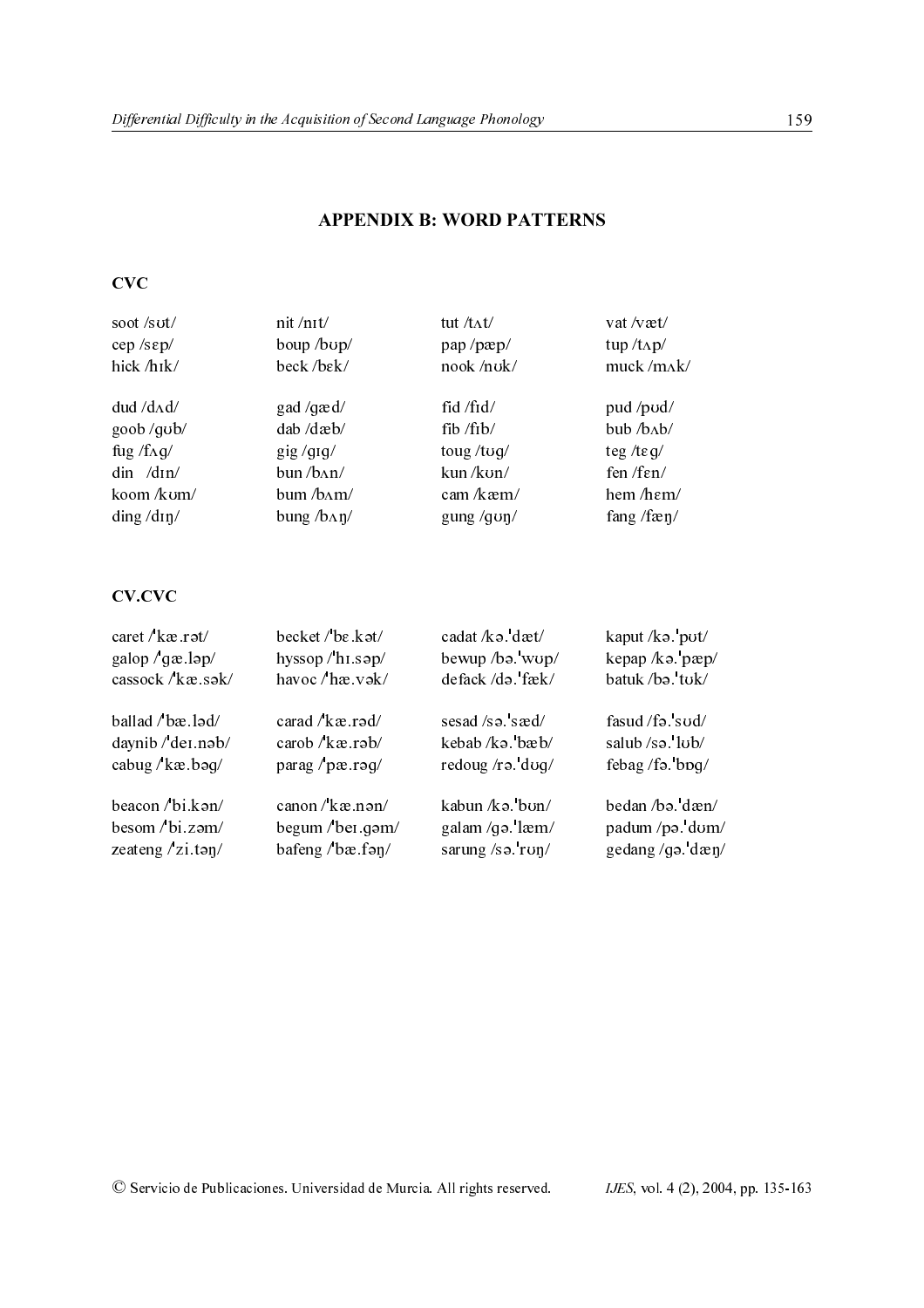# APPENDIX C

#### Instructions

Now you will hear a question asking you for the correct word. After you hear the question, choose the best answer from the two words that follow it, and say that word into the tape recorder. Be sure to answer every question.

| Now you will hear a question asking you for the correct word. After you hear the<br>best answer from the two words that follow it, and say that word into the tape record<br>every question. |
|----------------------------------------------------------------------------------------------------------------------------------------------------------------------------------------------|
| 1. Which word means frusty or frowzy atmosphere?<br>$[f\Lambda g]$ , $[v\Lambda g]$                                                                                                          |
| 2. Which word is a strong-smelling plant formerly used in medicine?<br>$\begin{bmatrix} \text{h} & \text{h} & \text{h} \\ \text{h} & \text{h} & \text{h} \end{bmatrix}$                      |
| 3. Which word is a loud continued noise?<br>[din], [bin]                                                                                                                                     |
| 4. Which word means to assign a task?<br>$[p^{\circ}]$ sæd], $[s^{\circ}]$ sæd]                                                                                                              |
| 5. Which word is used to express impatience, contempt, or rebuke?<br>$\left[ d \Lambda t \right]$ , $\left[ t \Lambda t \right]$                                                             |
| Which word is a small round, sweet cake?<br>6.<br>$[b\land n]$ , $[k\land n]$                                                                                                                |
| 7. Which word means to go from place to place for excitement or pleasure?<br>$[$ fæd $],$ $[$ gæd $]$                                                                                        |
| 8. Which word means devastation?<br>$\left[\begin{array}{cc} \text{hævək}, & \text{l'mævək} \end{array}\right]$                                                                              |
| 9. Which word means to dwell on with tiresome repetition?<br>$[dn]$ , $[bn]$                                                                                                                 |
| 10. Which word means male sheep?<br>$[f\Lambda p]$ , $[t\Lambda p]$<br>11. Which word is a wedge-shaped mark?                                                                                |
| $\left[\right]$ kærət], $\left[\right]$ gærət]<br>12. Which word means fire lit on a hill-top as a signal?                                                                                   |
| $\left[\right]$ dikən, $\left[\right]$ bikən<br>13. Which word means an untrue statement?                                                                                                    |
| $[h_1b], [fh]$<br>14. Which word is a tapered wooden pin?                                                                                                                                    |
| $[fid]$ , $[gid]$<br>15. Which word is a broom made by tying a bundle of twigs to a long handle.                                                                                             |
| $[$ fizəm], $[$ bizəm]<br>16. Which word is a lively dance?                                                                                                                                  |
| $\lceil \text{qælap}, \rceil$ bæləpl<br>17. Which word means black powder in smoke?                                                                                                          |
| $[nU],$ [sut]<br>18. Which word means a dream to come?                                                                                                                                       |
| $\lceil$ zitən], $\lceil$ litən]<br>19. Which word means feeling embarrassed?                                                                                                                |
| $[r\partial^{\dagger}d\sigma g]$ , $[f\partial^{\dagger}d\sigma g]$                                                                                                                          |
| © Servicio de Publicaciones. Universidad de Murcia. All rights reserved.<br>$JES, vol. 4$                                                                                                    |
|                                                                                                                                                                                              |
|                                                                                                                                                                                              |
|                                                                                                                                                                                              |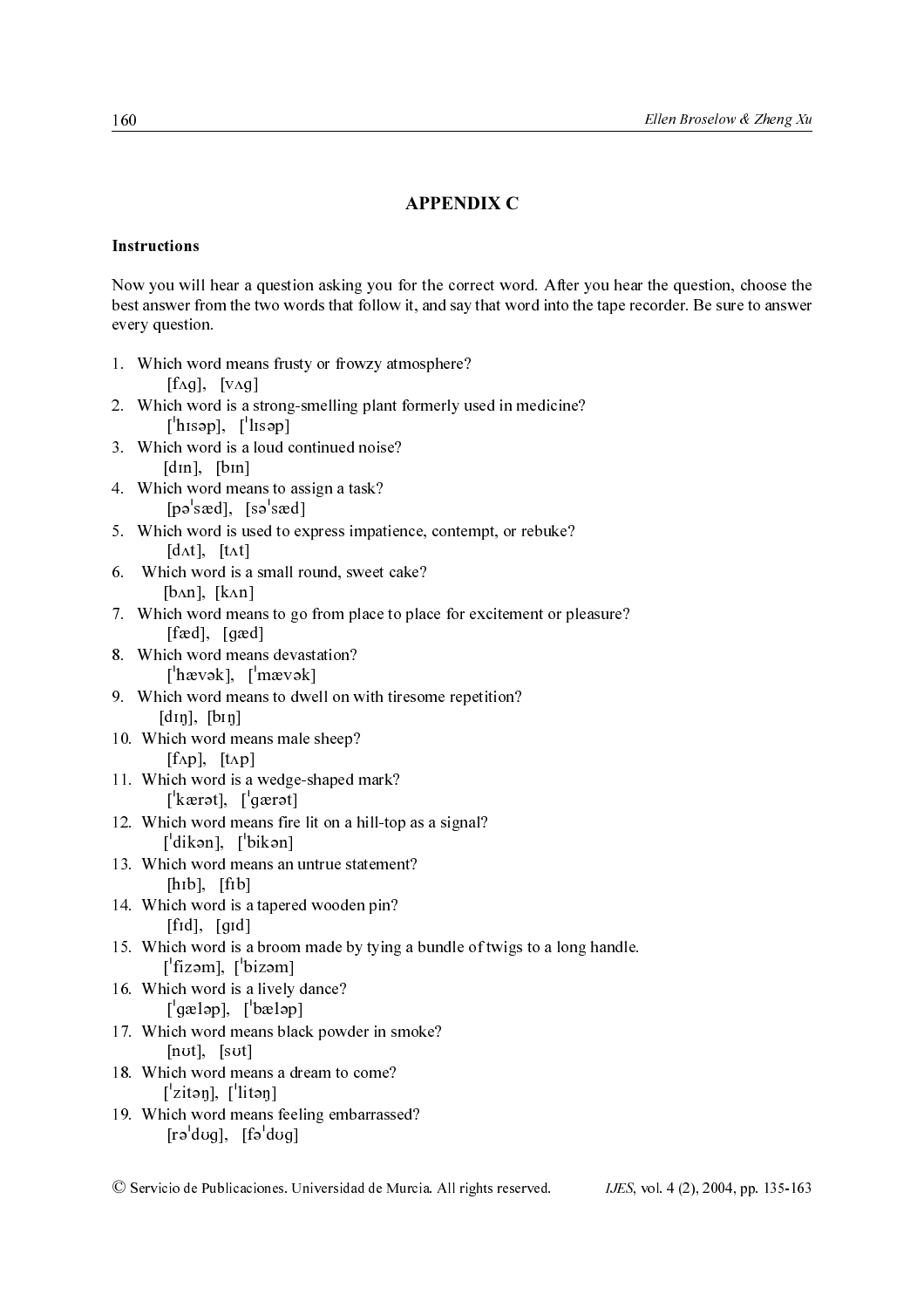| 20. Which word is a type of illness?<br>$[k\circ'sub]$ , $[s\circ'sub]$                                                            |
|------------------------------------------------------------------------------------------------------------------------------------|
| 21. Which word means worthless?<br>$[d\Lambda m]$ , $[b\Lambda m]$                                                                 |
| 22. Which word means fellow?<br>$[b \Lambda b]$ , $[d \Lambda b]$                                                                  |
| 23. Which word means to show off?<br>$[{\sf ga}^{\dagger} {\sf s}{\sf u}{\sf d}], \;$ $[{\sf fa}^{\dagger} {\sf s}{\sf u}{\sf d}]$ |
| 24. Which word means edge of cloth?<br>[ $k\in\mathbb{N}$ ], [ $h\in\mathbb{N}$ ]                                                  |
| 25. Which word means a brand-new product?<br>$[b\nu p]$ , $[d\nu p]$                                                               |
| 26. Which word is a small, light two-wheeled carriage pulled by one horse?<br>$[fig]$ , $[fig]$                                    |
| 27. Which word is a large stopper for closing a hole in a barrel?<br>$[d\Lambda\eta]$ , $[b\Lambda\eta]$                           |
| 28. Which word means picture book?<br>$\left[\right]$ deinəb], $\left[\right]$ geinəb]                                             |
| 29. Which word is a thing of no use?<br>$[d\Lambda d]$ , $[g\Lambda d]$                                                            |
| 30. Which word means a general standard?<br>$\left[ \text{'kænon}, \text{'} \text{bænon} \right]$                                  |
| 31. Which word means plain fabric?<br>$[ba^{\dagger}$ tuk], $[la^{\dagger}$ tuk]                                                   |
| 32. Which word is a kind of flat-fish?<br>$[fab]$ , $[dæb]$                                                                        |
| 33. Which word is a Muslim princess?<br>$\lceil \text{begin}, \lceil \text{big} \rangle$                                           |
| 34. Which word means scary?<br>$\left[\right]$ kærəd], $\left[\right]$ gærəd]                                                      |
| 35. Which word means very excited?<br>[q <sub>ub</sub> ], [d <sub>ub</sub> ]                                                       |
| 36. Which word means to overcome difficulties?<br>$[$ 'gæfəŋ], $[$ 'bæfəŋ]                                                         |
| 37. Which word means dirt?<br>$[h\Lambda k]$ , $[m\Lambda k]$                                                                      |
| 38. Which word is a dish of small pieces of meat?<br>$[k\circ b\circ b], [d\circ b\circ b]$                                        |
| 39. Which word means to call someone by his first name?<br>[kun], [gon]                                                            |
| 40. Which word means inside corner?<br>$[nuk]$ , $[puk]$                                                                           |
| 41. Which word is a secret plan?<br>$\left[\right]$ dæbəg], $\left[\right]$ kæbəg]                                                 |
| 42. Which word is a projection on a wheel?<br>$[ham]$ , $[kæm]$                                                                    |
| 43. Which word means tank or great vessel for holding liquids?<br>$[dat]$ , $[vat]$                                                |

© Servicio de Publicaciones. Universidad de Murcia. All rights reserved. IJES, vol. 4 (2), 2004, pp. 135-163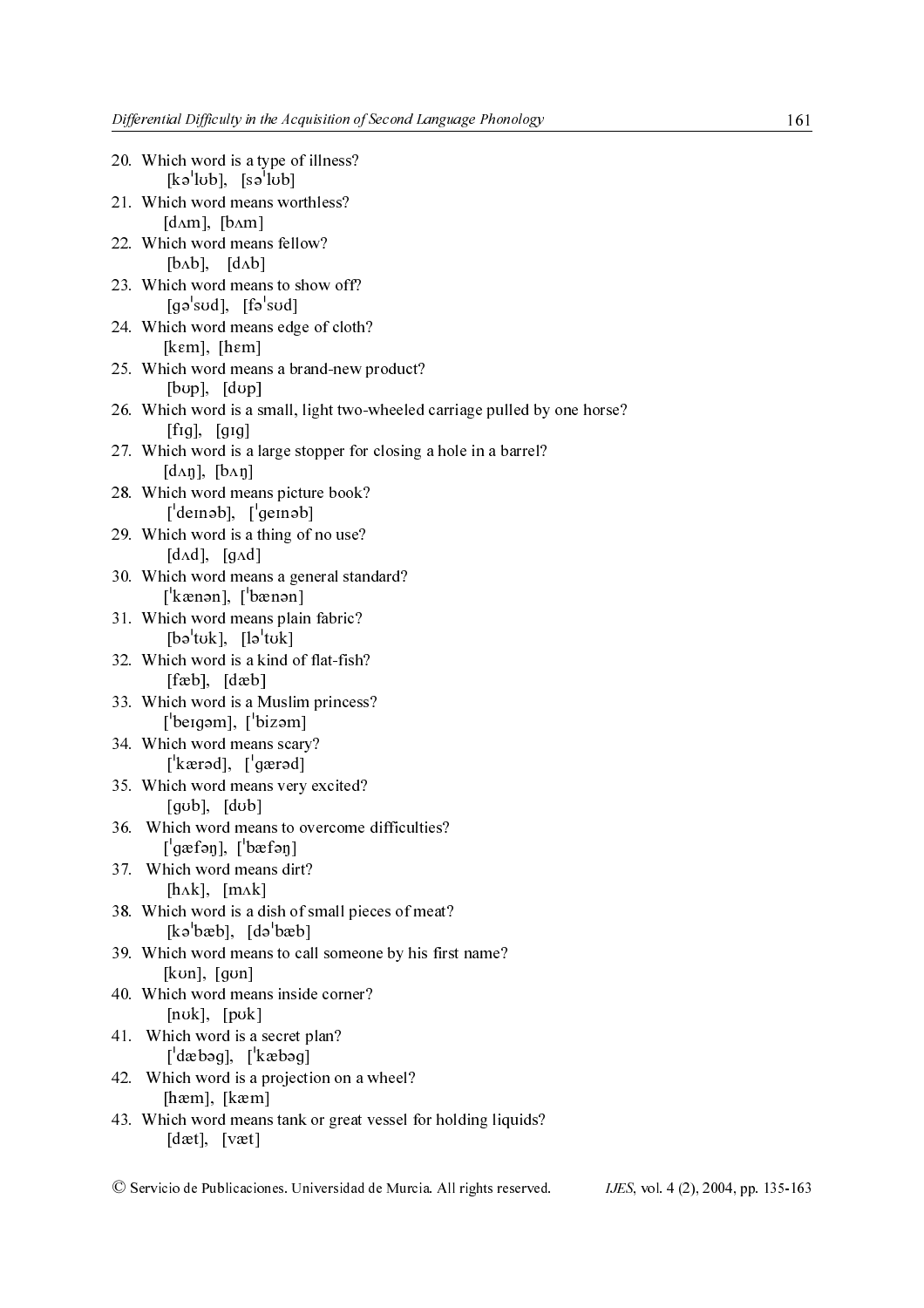|     | 44. Which word is a countryman?<br>[hik], [mik]                                                                                                                       |
|-----|-----------------------------------------------------------------------------------------------------------------------------------------------------------------------|
|     | 45. Which word is a kind of spear?<br>$[g \circ \eta], [f \circ \eta]$                                                                                                |
|     | 46. Which word means a retired armyman?<br>$[k\circ dæt], [p\circ dæt]$                                                                                               |
|     | 47. Which word is a very rare word?<br>$\lceil \cdot \rceil$ pærəq], $\lceil \cdot \rceil$ bærəq]                                                                     |
|     | 48. Which word is a sign of warning?<br>$[k\circ'$ bun], $[b\circ'$ bun]                                                                                              |
|     | 49. Which word means an egg of a louse or other parasitic insect?<br>$[$ tīt $],$ $[$ nīt $]$                                                                         |
|     | 50. Which word means to praise somebody?<br>$\lceil d\rho'$ fæk], $\lceil b\rho'$ fæk]                                                                                |
|     | 51. Which word is a kind of fly?<br>$\lceil \text{g} \circ \text{h} \text{z} \cdot \text{m} \rceil$ , $\lceil \text{d} \circ \text{h} \text{z} \cdot \text{m} \rceil$ |
|     | 52. Which word is a baked soft food?<br>$[b\text{od}]$ , $[p\text{od}]$                                                                                               |
|     | 53. Which word is a chocolate substitute?<br>$\left[ \text{^\prime}$ lærəb], $\left[ \text{^\prime}$ kærəb]                                                           |
|     | 54. Which word means to move slowly?<br>$[99]$ dæ $\eta$ ], $[69]$ dæ $\eta$ ]                                                                                        |
|     | 55. Which word is a loop of rope?<br>$\begin{bmatrix} b \in k \in \mathbb{N} \\ 0 \in k \in \mathbb{N} \end{bmatrix}$                                                 |
|     | 56. Which word is sheep in its second year?<br>$[f \epsilon g]$ , $[t \epsilon g]$                                                                                    |
|     | 57. Which word is an area of low marshy land?<br>$[fen]$ , $[gen]$                                                                                                    |
|     | 58. Which word means to escape from danger?<br>$[$ bə <sup>l</sup> wup], $[g$ ə <sup>l</sup> wup]                                                                     |
|     | 59. Which word is a toy gun?<br>$[bug]$ , $[tag]$                                                                                                                     |
|     | 60. Which word is a software?<br>$[kom]$ , $[lom]$                                                                                                                    |
|     | 61. Which word means bidding?<br>[b $\epsilon$ k], [g $\epsilon$ k]                                                                                                   |
| 62. | Which word is soft or semi-liquid food for very young children?<br>[pæp], [dæp]                                                                                       |
| 63. | Which word is a snake's poison-tooth?<br>$[\text{fæ} \eta], [\text{bæ} \eta]$                                                                                         |
|     | 64. Which word is a kind of airplane?<br>$[f\circ b\circ g], [d\circ b\circ g]$                                                                                       |
| 65. | Which word is a wild mushroom?<br>$[n\varepsilon p]$ , $[\varepsilon \varepsilon p]$                                                                                  |
| 66. | Which word means very rich?<br>$\lceil b \circ d \times n \rceil$ , $\lceil g \circ d \times n \rceil$                                                                |
| 67. | Which word means ruined?<br>$[{\rm g}^{\dagger}$ put], $[{\rm k}^{\dagger}$ put]                                                                                      |

© Servicio de Publicaciones. Universidad de Murcia. All rights reserved. IJES, vol. 4 (2), 2004, pp. 135-163